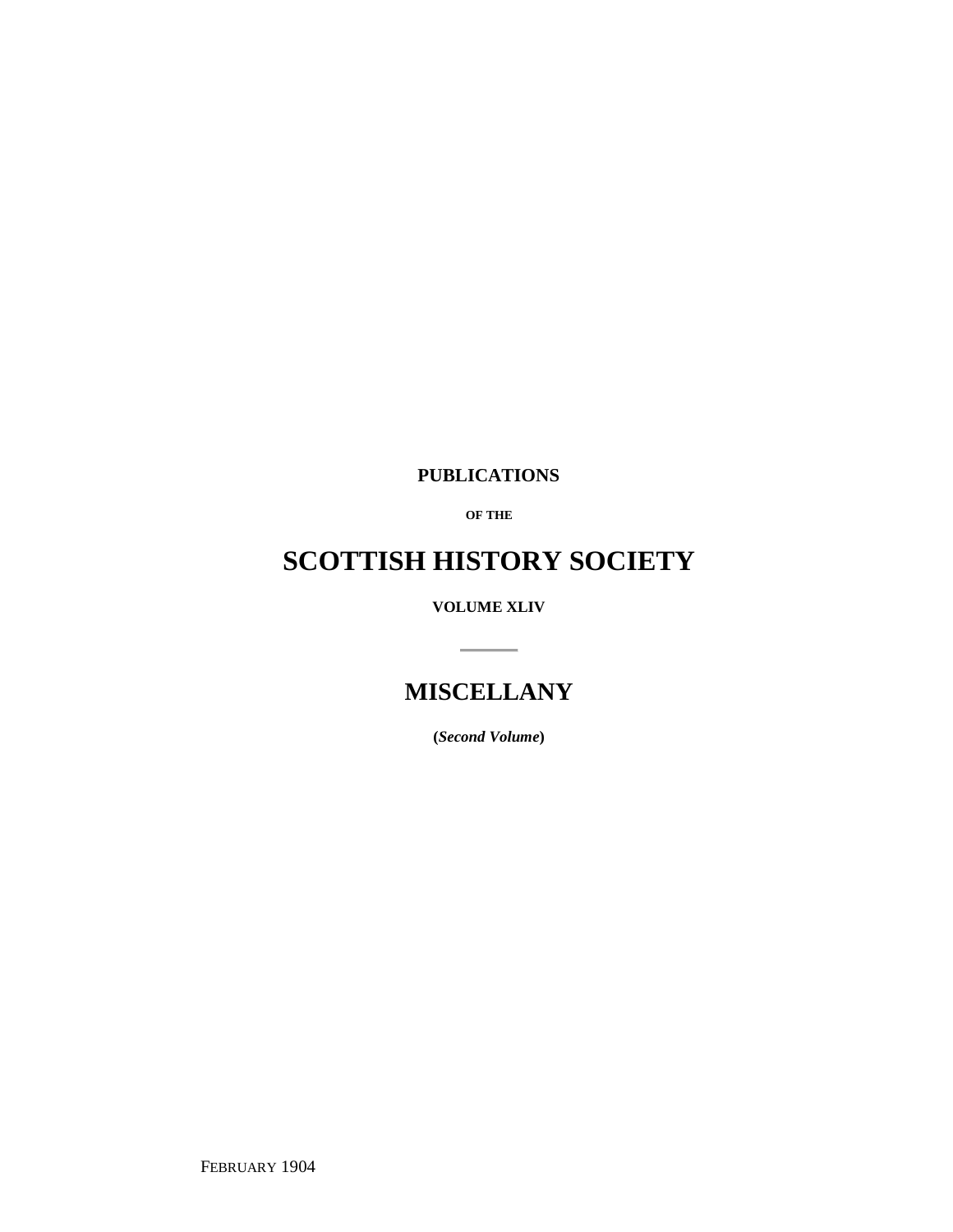# **MISCELLANY OF** The Scottish History Society

(*Second Volume*)

THE SCOTTISH KING'S HOUSEHOLD, 14TH CENT. THE SCOTTISH NATION IN ORLEANS UNIVERSITY, 1886-1588 THE FRENCH GARRISON AT DUNBAR, 1553 DE ANTIQUITATE RELIGIONIS APUD SCOTOS, 1594 APOLOGY FOR WM. MAITLAND OF LETHINGTON, 1610 LETTERS OF BISHOP GEORGE GRÆME, 1602-38 A SCOTTISH JOURNIE, 1641 DUKE OF HAMILTON'S EXPEDITION TO ENGLAND, 1648 BURNET-LEIGHTON PAPERS, 1648-168– PAPERS OF ROBT. ERSKINE, PHYSICIAN TO THE CZAR, 1677-1720 WILL OF THE DUCHESS OF ALBANY, 1789



#### **EDINBURGH**

**Printed at the University Press by T. and A. CONSTABLE for the Scottish History Society**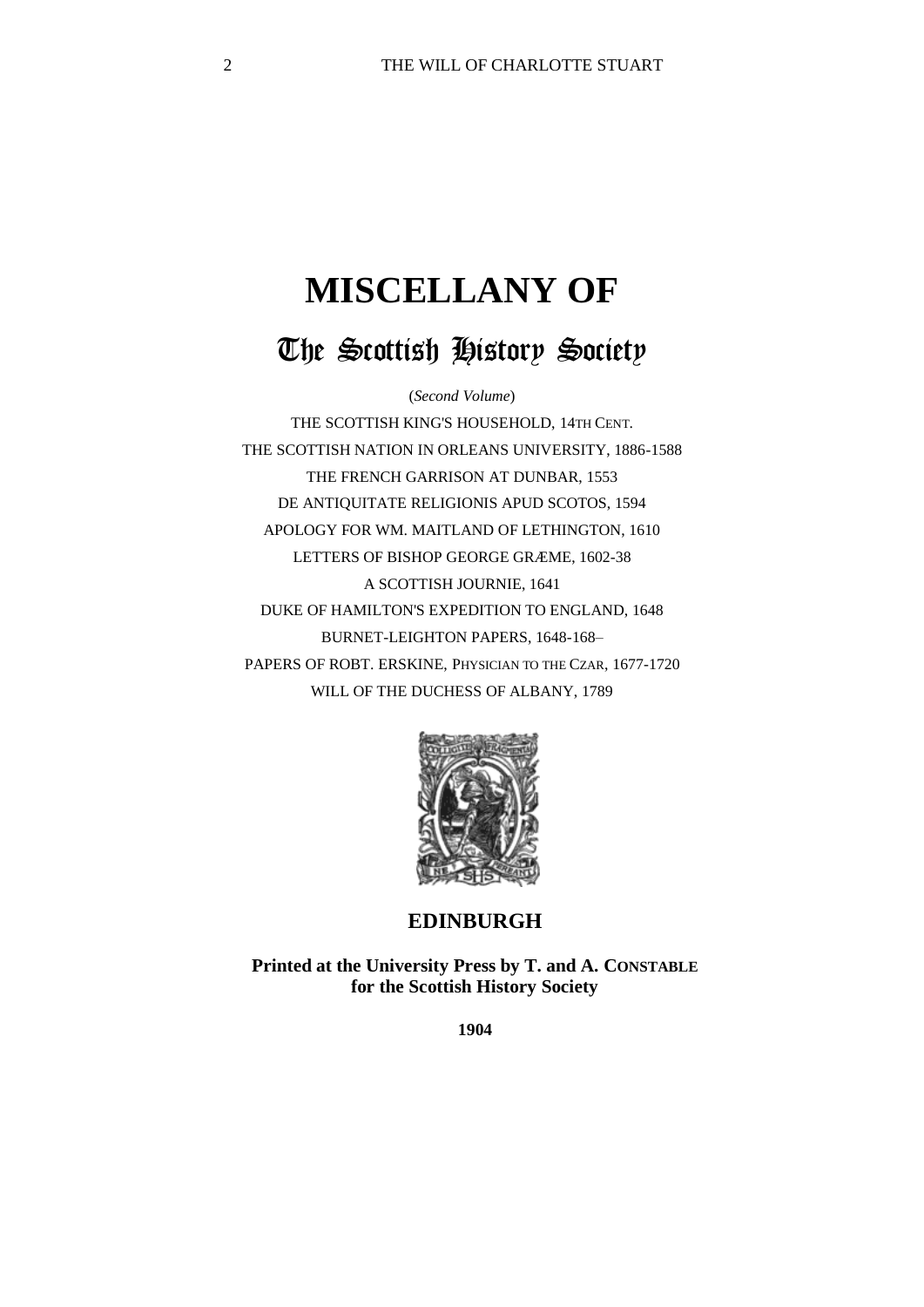## THE WILL OF CHARLOTTE STUART,

DUCHESS OF ALBANY

Edited by A. FRANCIS STEUART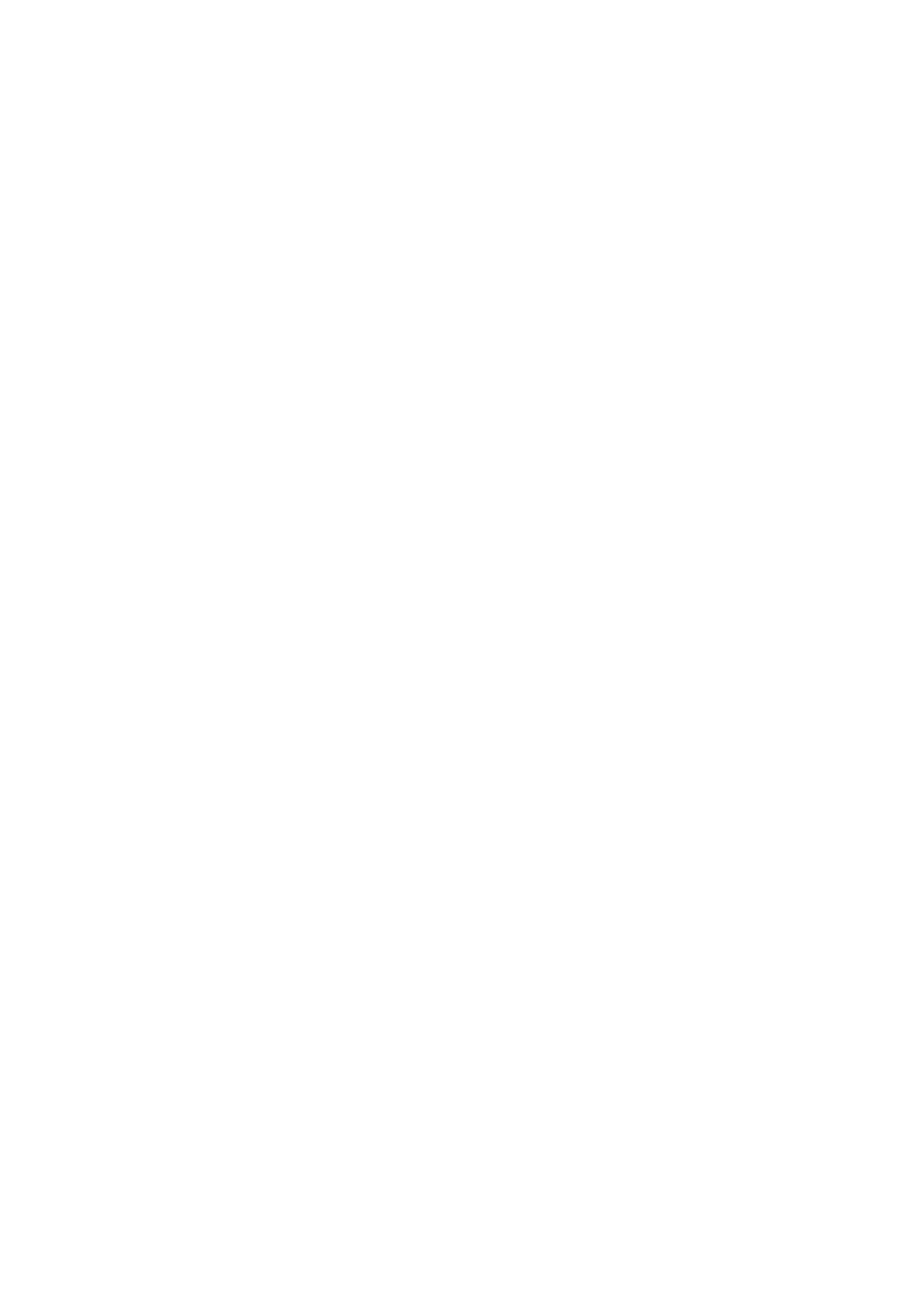#### INTRODUCTION

THE following will of Lady Charlotte Stuart, Duchess of Albany, is printed from the copy which exists among the papers of Henry, Cardinal York, in the British Museum (Add. MSS. 30,475). It has not been printed until now, but is not without a certain interest of its own from its connection with the fortunes of the last Stuart prince, for although Cardinal York was instituted by his niece as her heir, one of the annuities he was burdened with by her will proved in later life a severe tax after the French Revolution, and was one of the many causes which induced him in 1800 gladly to accept a pension from King George III.

Lady Charlotte Stuart was the natural daughter of Prince Charles Edward Stuart and of Clementina Marie Sophie Walkinshaw. A short account of her mother and herself will not be out of place here, as a few new sources of information have come to light lately.

Clementina Walkinshaw was one of the ten daughters of John Walkinshaw of Barrowfield by his wife Catherine, daughter of Sir Hugh Paterson of Bannockburn. Her father, a laird of Lanarkshire, was deeply engaged in the Jacobite cause. 'Out' in the '15, he fought at Sheriffmuir, was taken prisoner, and only escaped from Stirling 'by the courage and address of his wife,' who exchanged clothes with him and remained a prisoner in his stead.<sup>1</sup> He joined the Old Chevalier at Bar le Due; and in 1719 became the agent of his marriage with Princess Clementina Sobieska, whom, with the Chevalier Wogan, he liberated from her 'custody' at Innsbruck, and who, in gratitude, gave her name to one of his younger daughters.

Clementina Walkinshaw seems to have been under eighteen when her father died in London in March 1731. Her name does not appear in his testament-dative,<sup>2</sup> but she was served one of his heirs-portioners on 23rd July 1731. Her father undertook in his marriage-contract (25th July 1703) to maintain his daughters 'in Bed, Board, and all other necessaries, and educate them at Schools virtue and learning sufficiently according to their degrees and Quality.' He left considerable property, and among his pictures his Jacobite leanings were shown by 'Item, Princess Lowiza's picture,' and 'Item, Generall Dalyell's picture.' Although well provided for, it must have been difficult for his widow, Lady Barrowfield, to maintain her large family. She died at Edinburgh, aged ninety-

<sup>&</sup>lt;sup>1</sup> Life of Lord Karnes, by Lord Woodhouselee.

<sup>2</sup> Register House, Edinburgh.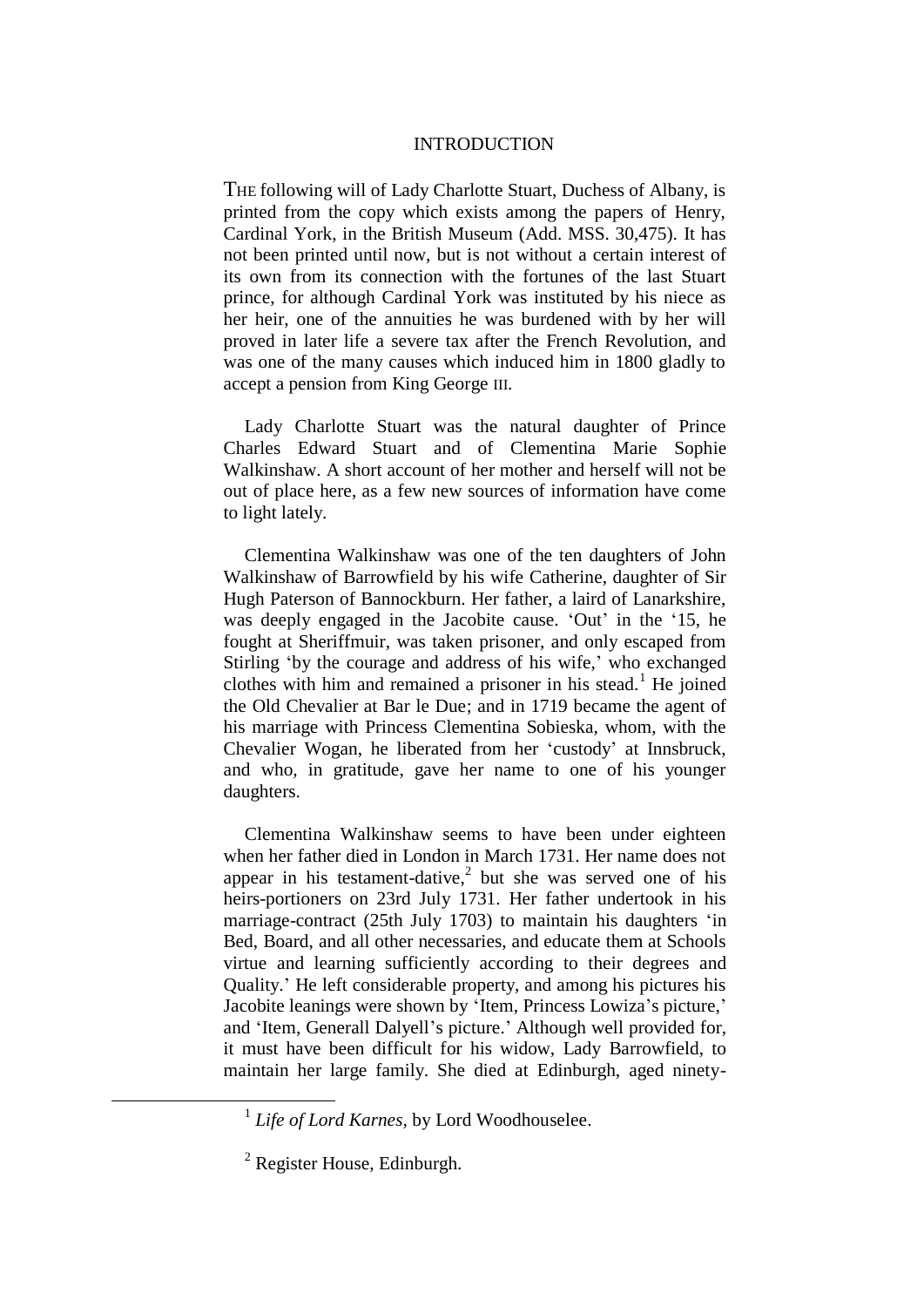seven, November 25th,  $1780<sup>1</sup>$  Her daughters Anne, Helen, and Jean I have found few notices of. Of her other daughters, Barbara died unmarried at Edinburgh, 26th April 1780; Elizabeth died there 27th February 1787; Lyonella, widow of her cousin, Captain William Walkinshaw, died issueless, 4th October 1787; Mary, widow of James Campbell of Blytheswood, died childless, 24th September 1771. Margaret married her cousin, James Walkinshaw of that ilk, and dying at Edinburgh, 17th August 1782, left issue. There were only two more, Catherine and Clementina.

Catherine Walkinshaw, by some curious turn of fate, entered the household of the Princess-Dowager of Wales. She was one of her bedchamber-women, and is later styled housekeeper at Leicester House. Lady Louisa Stuart<sup>2</sup> writes of her as 'a genuine old wife,' and as 'the adviser of every Scotch family, the protectress of every raw young Scotchman.'

She was born in 1715, and died full of years in Little Maddox Street, London, in November  $1794$ ,<sup>3</sup> and like her other sisters whose wills exist, made no testamentary mention whatever of her sister Clementina.

Clementina was probably the youngest daughter, and was of some beauty. The manuscript quoted by Dennistoun<sup>4</sup> states that Archibald Stuart, Provost of Edinburgh, and John, fifth Duke of Argyll, both sought her in marriage; but except that we have no tradition of her early youth beyond her statement that it was spent in London 'in great plenty,' 5 and that she was 'bred to business at Whitehall,' a phrase probably of political meaning. In the year 1746 she met Prince Charles Edward Stuart, at the house, perhaps, of her uncle Sir Hugh Paterson of Bannockburn, at which the prince visited. They became enamoured, and she gave him a promise to follow him in whatever circumstances 'whither fortune might lead him.'

The Prince's expedition failed, and Clementina, being a Catholic, obtained a nomination as chanoinesse of a noble chapter in the Netherlands from her uncle 'General Gram' [Graeme?], for

1

<sup>3</sup> Wills, Somerset House.

<sup>4</sup> Dennistoun's *Memoirs of Sir Robert Strange,* vol. II. App. vi. p. 323.

5 *Life of Prince Charles Edward,* Andrew Lang.

<sup>1</sup> *Scots' Magazine.*

<sup>2</sup> *Sir Walter Scott's Letters,* ii. 208-9.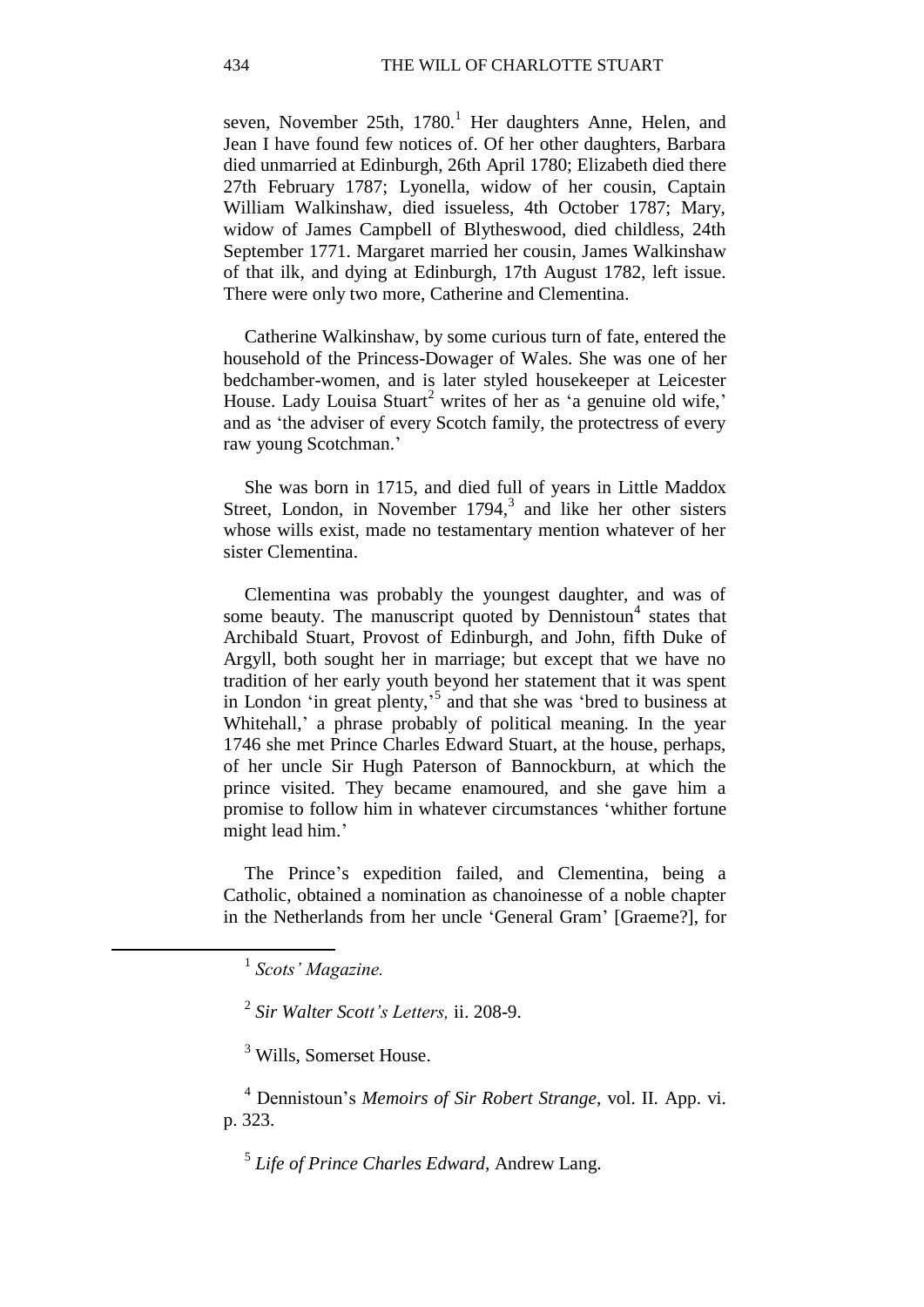which her birth qualified her, $<sup>1</sup>$  but this did not prevent her joining</sup> Prince Charles at Ghent in 1752. She lived with him during his wanderings in France and in the Low Countries, bearing his various names and being always 'traitée comme son épouse, $\overline{a}$  and during their residence at Liège the pair 'ont été connus publiquement et d'un chacun pour mari et femme.' <sup>3</sup> At Liège she gave birth to her daughter, Lady Charlotte Stuart, who was baptized in the parish church of Notre Dame aux Fonts, 29th October 1753, under the style of 'fille de  $S<sup>r</sup>$  Guillaume Johnson et de la ditte Dame Caroline Pit,' the 'parrain' being the *'*Noble Seignieur' George Frementen in name of the 'Noble Seignieur' André Giffard.<sup>4</sup>

The suspicions of the diminishing adherents of Prince Charles that through communications between Clementina and her sister Catherine Walkinshaw, the bedchamber-woman, secrets might leak out made them remonstrate in 1754 with the prince, and next year offer to give her and her child a pension if the prince dismissed them. The prince disclaimed their right to interfere with his actions, though his affection, never very deep, was rapidly dying, and said, swearing, 'I would not turn away a cat to please the scoundrels.' His treatment of Clementina grew worse: drink, jealousy, and poverty did not ameliorate matters, and her passion 'he brutally and ungratefully often recompensed.' At last she could bear his hard usage no longer. Taking her child, then in her seventh year, with her, she fled from Bouillon to a convent in Paris, where she hid herself under the protection of the archbishop. The prince was furious, perhaps the more so when she wrote to him 'it is reported that you are not yourself, that your head is quite gone,' and, though very desirous of obtaining the custody of 'the young filly,' his daughter, even to the extent of threatening to set fire to the Paris nunneries until he found her, never spoke of the mother again; and, protected by the King of France, she was forced to exist on a pension of 10,000 livres, granted to her by the prince's father, the Chevalier de St. George, until his death in 1766, when the pension, diminished by half, was paid to her by his younger son, Henry, Cardinal York.

In 1767 the Cardinal, who valued his 'rights' as his brother's next heir, having heard that a rumour existed that Clementina had been formally married to Prince Charles, obtained from her

2 *Ibid.*

<sup>1</sup> Memoir printed in *Œuvres de St. Simon.*

<sup>3</sup> Brit. Mus. Add. MSS. 30, 475.

 $4$  Brit. Mus. Add. MSS. 30, 475.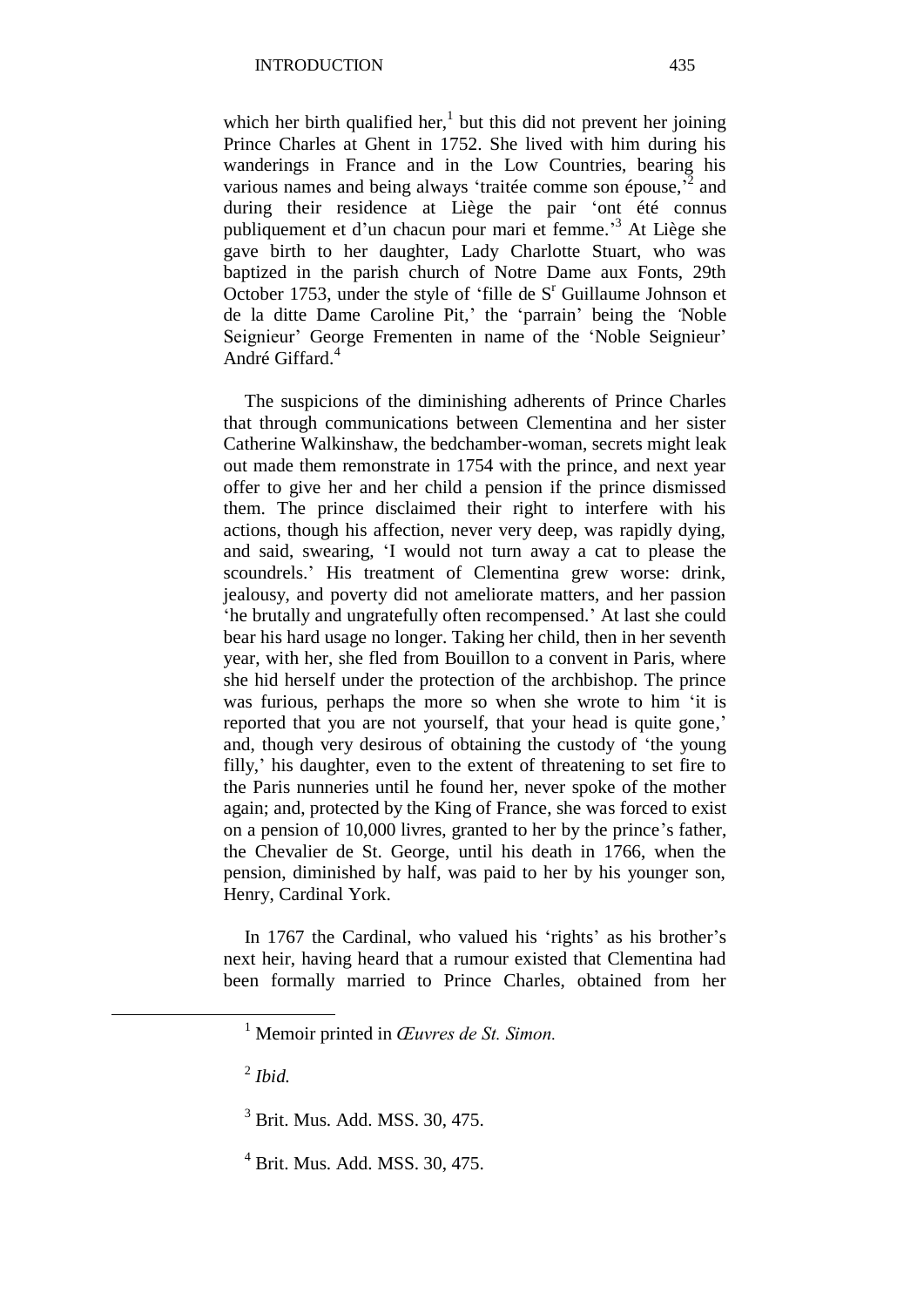(probably by financial pressure) a formal declaration that such a report was 'void of all foundation,' signed by her at Paris on March 9th, 1767, but she wrote to recall this declaration the very same day.

The mother and daughter lived first at the Convent of the Visitation, then at that of the Holy Sacrament in Paris, and then at the Abbey of Notre Dame at Meaux-en-Brie, under the titles of Comtesse d'Albestroff and Lady Charlotte Stuart, until after the marriage of Prince Charles Edward (now the titular King Charles III.) in 1772 to the Princess Louise of Stolberg. Lady Charlotte then sent her father a long letter of appeal, and at last received a proposal from him that he should admit her (alone) into his household. This proposition could not have been agreeable, and next year Charlotte and her mother came to Rome to urge their suit, which was unpleasant enough to the newly married 'king.' By hints that their position might become worse, they were compelled to return to France, and Charlotte then in despair proposed to marry. This her father would not hear of, although she was 'one of the most accomplished young women,' and although she offered as an alternative to enter a religious mendicant order. She was forced to remain patiently in a convent until 1783, when the separation which followed upon the elopement of Louise of Stolberg left her father solitary.

He at once thought of his daughter, and summoned her to Florence. At first he even wished to fetch her himself, and applied to the King of Sweden for a passport to Paris in the name of Comte de Bielk. He had to send his Major-domo Stuart to bring her later, and she was accompanied by a Dame d'honneur, Mme. O'Donnell, a Frenchwoman, and an *écuyer* 'Lord' Nairn. Her father could not show sufficient interest in her now. He adopted her formally, legitimated and created her Duchess of Albany, with the approval of the King of France,<sup>1</sup> and obtained a French pension for her.

He proposed to strike a medal in her honour, and after her arrival in Florence, in October 1784, invested her on St. Andrew's Day with the Order of St. Andrew.

Louise of Stolberg writes, December 1, 1784, that Cardinal York was disgusted at the 'Old Man of Florence' giving his daughter the style of Royal Highness, but notes later, in April 1785, that the Cardinal had reconciled himself and given her the title. She—a prejudiced observer—was able to write also 'On dit sa fille fort raisonnable.'

<sup>1</sup> *Hist. MSS. Com. Report,* Lord Braye's MSS. 236.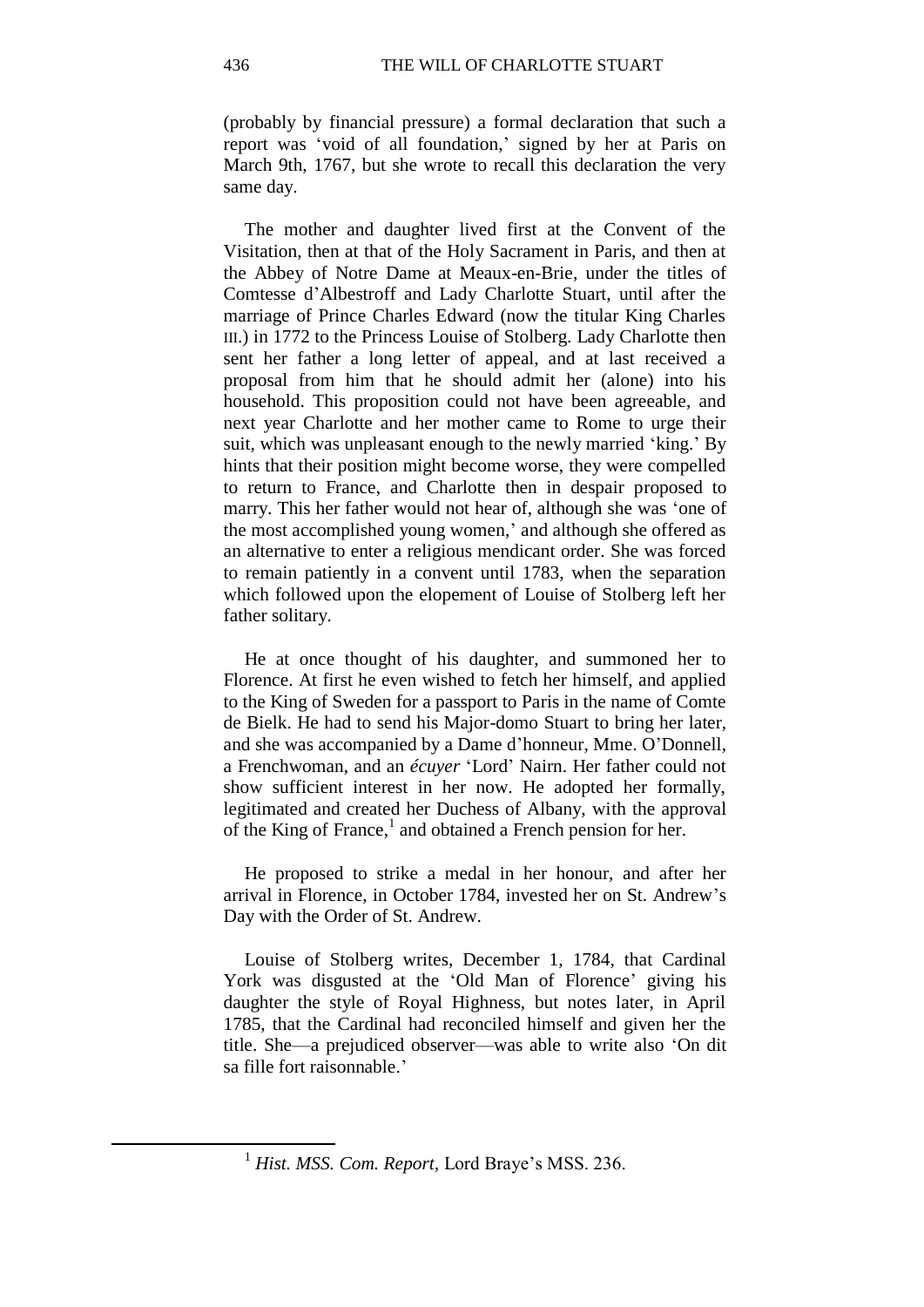Accomplished, tactful, and handsome (Sir Horace Mann says that her features were 'too much those of her father'), she soon reformed her father's court, and obtained unbounded influence over him. There were rumours that she would marry Adolph, Duke of Easter Gothland, the brother of her father's friend, King Gustavus III. of Sweden, $<sup>1</sup>$  and, at another time, one of the Italian</sup> nobles, but none of these schemes came to anything. We get a pleasant glimpse of the duches in Florence in 1785 from the Abbé Dupaty: 'If benevolence of heart alone were necessary to entitle her to the throne of her ancestors she would soon ascend it. . . . The duchess showed me the presents made by Louis XIV. to James II. on his arrival in France. . . . She showed me the gold toilet the queen found in her apartment the evening of her arrival. *Times are greatly changed,* said she to me. She said no more. I mistake: she smiled. Her attention to her father is extremely affecting! When this old man calls to mind that his family have reigned, his tears flow not alone. The duchess weeps with him.' Burns celebrated her as the 'Bonnie Lass of Albany,' although to him she was but a name.

Prince Charles died at Rome on January 31st, 1788, in his daughter's arms, and by his will, dated in 1784, left her residuary legatee of his property. $^{2}$  On his death she at once devoted herself to her uncle Cardinal York, but she had not long to live, as she died at the Palazzo Lambertini, Bologna, from the effects of a fall from her horse, on 17th November 1789. She was able, however, on 14th November, to make and execute the will now printed in favour of her uncle. The will is interesting, as it shows a clear, practical mind and a kind heart. She institutes her uncle as heir, but does not forget her mother and the latter's oblivious relations. She was not unmindful of her own household and the poor, desired to be buried without pomp in Bologna where she died, and remembered with legacies of money and books the Abbé Waters, the friend of her sad youth.

Clementina Walkinshaw survived her daughter many years. Lord Bute described her as a 'complete Frenchwoman, retaining no mark of her own country,<sup>3</sup> and she seems to have kept up no

1

3 Letter of Lady Louisa Stuart, *Sir Walter Scott's Letters,* ii. 208-9.

<sup>1</sup> *Horace Walpole's Letters* (1764), viii. 521. Perhaps this was the origin of the statement that she married a Count Rohenstart of Sweden. (v. *Notes and Queries; Dict. Nat. Biog.,* art. 'C. Walkinshaw.')

<sup>&</sup>lt;sup>2</sup> This included a claim on the British Government for the arrears of the pension of Queen Mary of Modena, which had never been paid after her flight to France in 1688.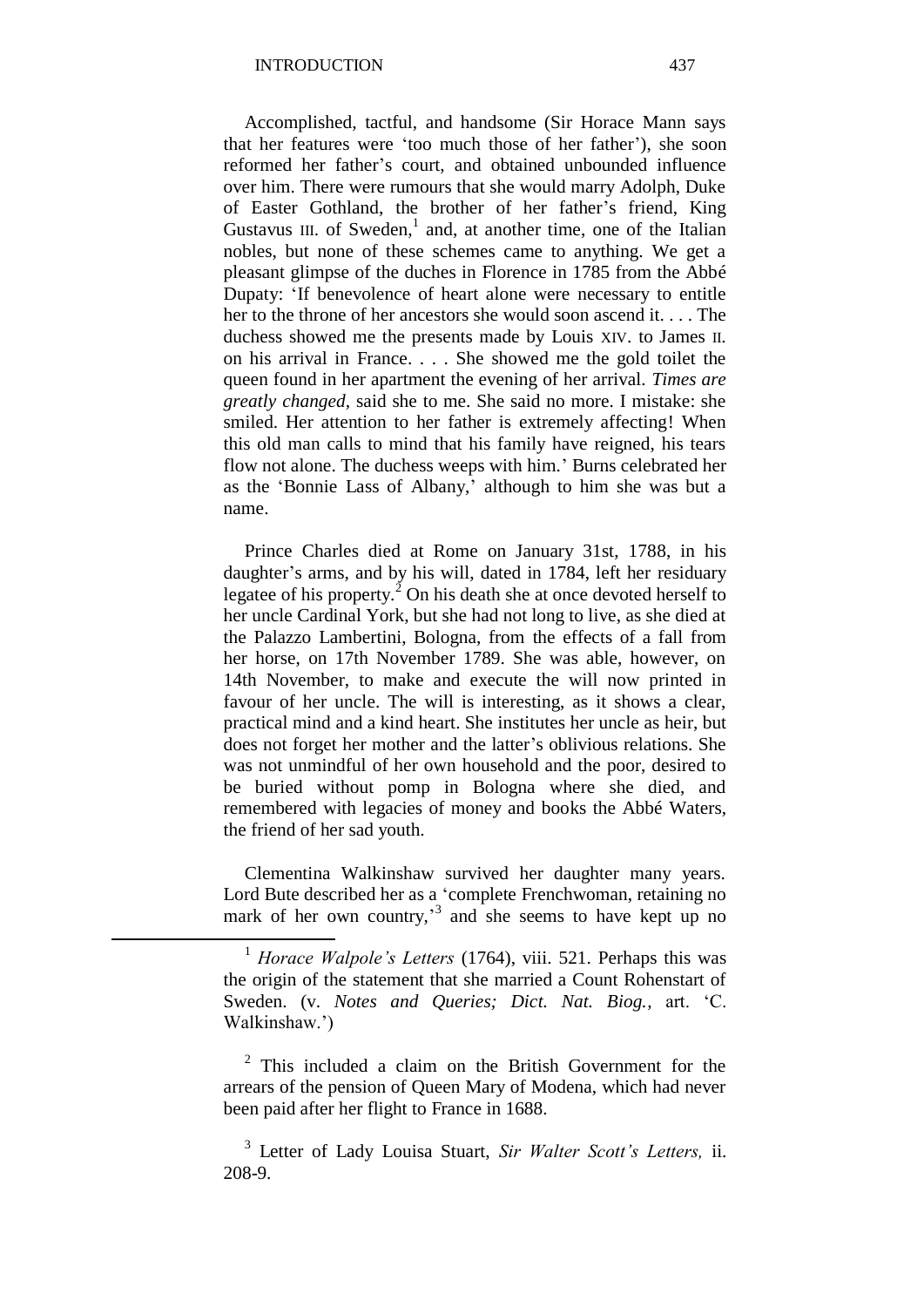communication with her own land. Cardinal York's annuity of 3000 crowns, or 'scudi tre milla,' was paid to her according to her daughter's will,<sup>1</sup> until the French Revolution, plunging him into poverty, reduced it to 1000 crowns. She then—as Countess d'Albestroff—retired about 1792 to Fribourg in Switzerland and died there, attended by an old man-servant, whom she made her residuary legatee, in November 1802. She died poor, bequeathing to Mr. Coutts, the banker, a small gold box, 'comme petit gâge de ses bontés pour moi,' and (like her daughter) did not forget her family, as she leaves this pathetic legacy,<sup> $\overline{2}$ </sup> to each of my relations, should any of them still remain, I give a louis, as a means of discovering them.' A. F. S.

<sup>1</sup> In an appeal to the King of Spain in 1800 the Cardinal mentions that he is burdened with this sum 'alla madre della defonta nepote,' as well as a pension of' quattro milla scudi' to Louise of Stolberg, 'sua cognata.'—Brit. Mus. MSS.

<sup>2</sup> Dennistoun's *Memoirs of Sir Robert Strange,* II. App. vi. p. 324.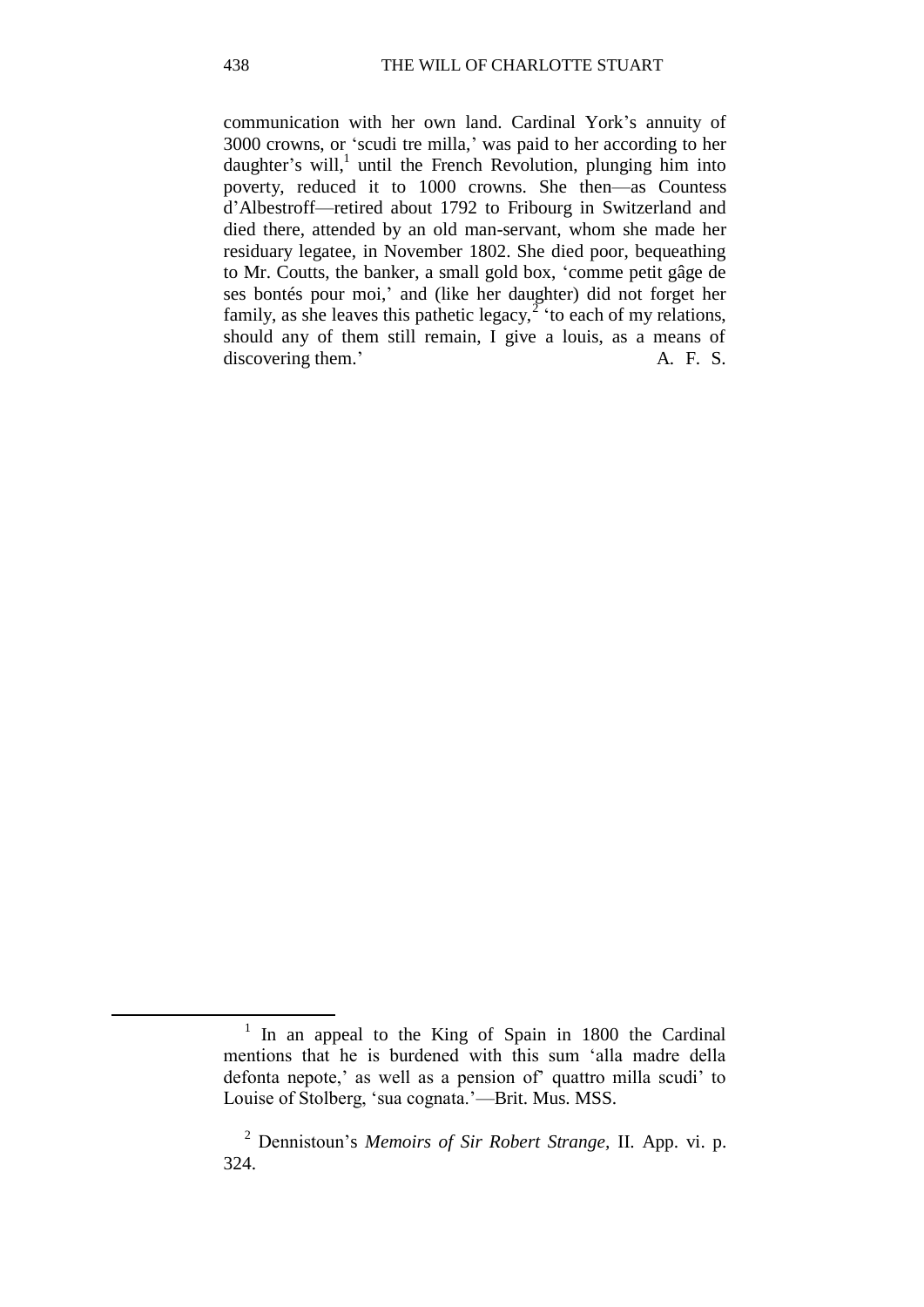#### THE WILL OF CHARLOTTE STUART, DUCHESS OF ALBANY

Add. MS. 30, 475, fol. 245.

1789, 15 Novembris.

CONSIGNATIO TESTAMENTI sue Celsitudinis Dne CARLOTTE STUARD, Ducisse D Albany nec non Die 17 eiusdem Aperitio, et publicatio eiusdem TESTAMENTI et Successiva consignatio Codicillorum Suprad<sup>e</sup> Dne DUCISSE ab Emo, et Rm o Dno D. ANDREA CARDINALE JOANETTO mihi fact.

In Christi Nomine Amen.

Anno ab illius Nativ<sup>te</sup> 1789, Indictione 7<sup>ª</sup> die vero Lune 16 Mensis Novembris hora 18 cum. dimidio circiter Tempore Pontificatus SS<sup>i</sup> in Christo Patris et Dni Nri Pii Sexti Divina Providentia summi Pontificis.

PER comando dell' Emo e Rmo Sig<sup>r</sup> Card<sup>e</sup> Don Andrea Gioannetti degnissimo Arciv<sup>o</sup> di questa Città, essendo stato io infrascritto Notaro chiamato a portarmi al Palazzo dell' Eccela Casa Lambertini, ore abita di presente Sua Altezza Donna Carlotta Duchessa d'Albany, ed essendomi cola portato, ed introdotto nella di Lei camera, dove essa giace gravissimam<sup>te</sup> inferma, anzi quasi ridotta agli estremi di sua Vita; La med<sup>a</sup> Sig<sup>ra</sup> Duchessa in presenza del prelod<sup>to</sup> Emo e Rmo Sig<sup>r</sup> Card<sup>e</sup>. Arcivescovo, non che degli altri due infrascritti M<sup>to</sup> Revd<sup>i</sup> Sig<sup>ri</sup> Testimonii a tal preciso effetto pregati, ha colle sue med<sup>e</sup> mani consegnato a me Not<sup>ro</sup> Pub<sup>co</sup>, ossia involto in carta bianca sigillato a foggia de Lettera con sopra dalla parte anteriore la seguente Iscrizione-Testam<sup>to</sup> di Mad. la Duchessa d'Albany scritto da me D. Andrea Card<sup>e</sup> Gioannetti Arciv<sup>o</sup> di Bologna ad istanza della med<sup>a</sup> a tenore del Capitolo cum esses. E dalla parte posteriore munito di tre sigilli in cera rossa di spagna, che rispetto a quello di mezzo è il sigillo del prelod<sup>to</sup> Sig<sup>r</sup> Card<sup>e</sup> Arciv<sup>o</sup>, e rispetto alli due laterali sono due sigilli quali della prelod<sup>ta</sup> S<sup>ra</sup> Duchessa. Nell' atto della consegna del qual Plico a me Notaro fatta dalla prelo<sup>dta</sup> Sig<sup>ra</sup> Duchessa, il prelod<sup>to</sup> Sig<sup>r</sup> Card<sup>e</sup> Arciv<sup>o</sup> non potendo essa sufficientemente esprimersi per la grave di Lei malattia, essendo pero in perfetta Cogniz<sup>e</sup> di mente, ha detto ad alta ed intelligibile voce, contenarsi in  $d^{6}$  Plico il testamento ed ultima voluntà della med<sup>a</sup> S<sup>ra</sup> Duchessa, che veniva consegnato a me Not<sup>o</sup> per custodirlo fedelmente ed aprirlo ad istanza di chi avesse interesse, seguita la Morte naturale della med<sup>a</sup> S<sup>ra</sup> Duchessa, la quale cio udendo dalla viva voce del d<sup>to</sup> Emo S<sup>r</sup> Card<sup>e</sup> ed anche ad interrograz<sup>e</sup> di me Notaro se in realtà in esso Piego si contenesse il suo test<sup>o</sup> ha replicatam<sup>te</sup> con cenni e con chinar di capo alla vista degl' infrasc<sup>ti</sup> Testimonij ed anche con voce mal espressa, ma però bastantam<sup>te</sup> spiegata ha asserito, ed affermato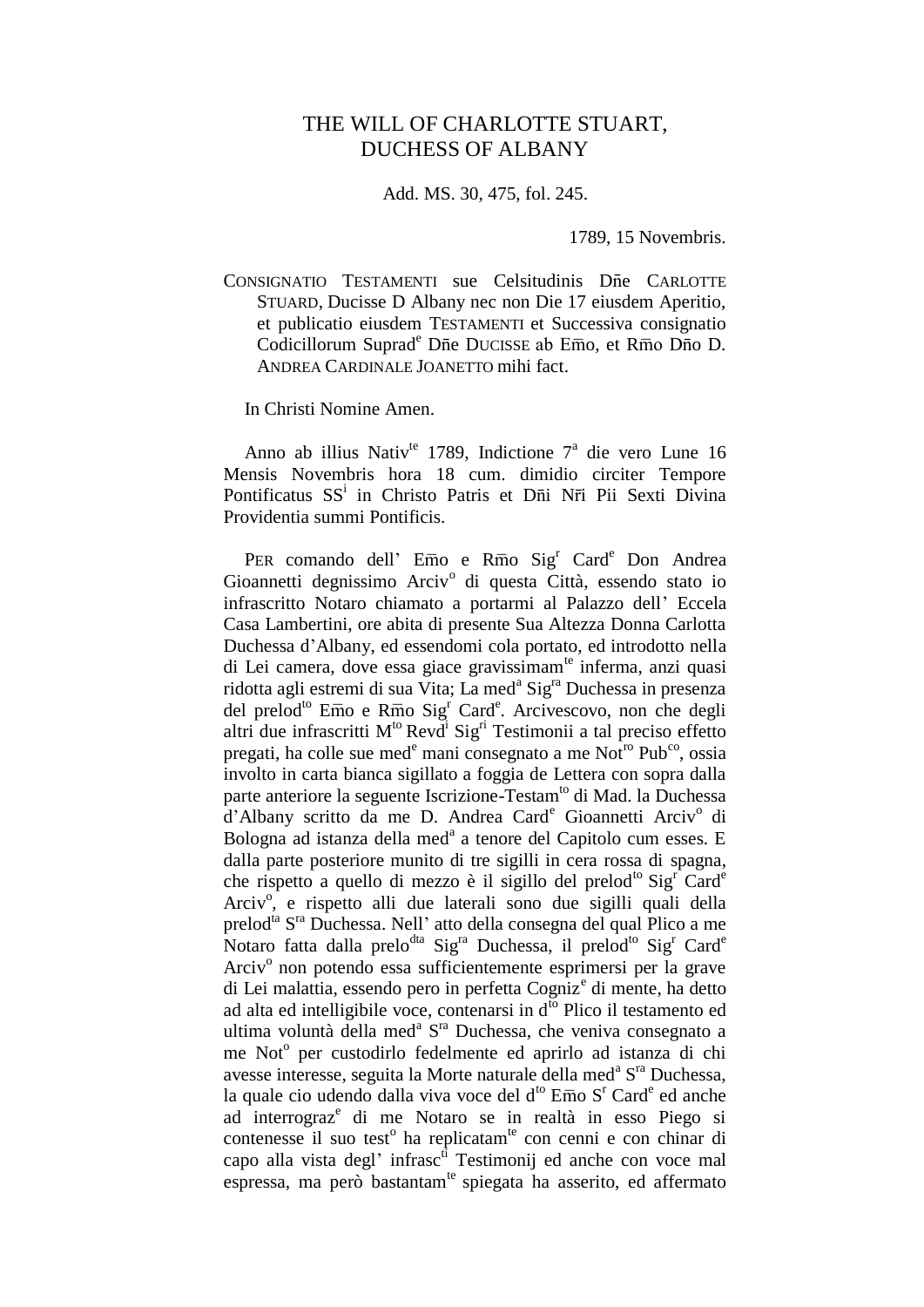cosi essere. In seguito di che tale Piego io Notaro ricevendo, e mostrando agl' infrc<sup>ti</sup> Testimonii, li ho pregati a voler essere presenti, e testimonii dell'atto della med<sup>a</sup> consegna.

Actum Bononie sub Capella S. Blasij, et in Nobili Palatio Excelse Domus Lambertini sit<sup>o</sup> in via vocata strada S. Stefano, et in apartam<sup>to</sup> superiori, ac in quadam Camera cubiculari, lumen haben a curia interna  $d<sup>ti</sup>$  Palatij, ibidem continuo presentii admodum Redo P. D. Ignacio Augustino Scandellari sacerd<sup>te</sup> cleric. regularium S. Pauli publico Bon<sup>e</sup> Lectore Sac Theol<sup>r</sup>, Examinatore Synodali, ac Confessano d<sup>te</sup> D<sup>e</sup> Testatricis, et Adm. Redo P. Magistro Joseph Terzi Congreg<sup>s</sup> Augustinensis Observantie Lombardie degen in Conventu S. Blasij, et hodierno Parocho sp<sup>tr</sup> Ecc<sup>e</sup> Partij S. Blasij Testibus ad predicta mecum dicentibus dictam Dominam Testatricem esse sane Mentis.

 $\log \frac{1}{2}$ 

De predicta consignatione  $Testam<sup>ti</sup>$  rogatus sum ego Henricus Magnami fìlius d. Advocati Joannis Civis et publicus Bon<sup>e</sup> Not<sup>s</sup> Collegiatus Apostolicus et Imperialis. In quorum.

In Christi Nomine Amen.

Anno ab illius Nativitate 1789. Indictione 7, die vero Martis, 17 Mensis Novembris, hora secunda Noctis, Tempore Pontificatus SSmi in Christo Patris, et Dni Nri Pii Sexti Divina Providentia summi Pontificis.

Essendo di gia quinta in questa sera ad un ora di Notte la fatal perdita per la Morte di sua Altezza la Sig<sup>ra</sup> Duchessa Carlotta d'Albany come asseriscono, ed attestano li qui presenti Emo, e Rmo Sig<sup>r</sup> Card<sup>e</sup> D. Andrea Gioannetti degnis<sup>mo</sup> Arciv<sup>o</sup> di questa città di Bologna, ed il M<sup>to</sup> Rev<sup>o</sup> P. Maestro Giusep Terzi odierno Parroco della Ch<sup>a</sup> Par<sup>1e</sup> della defonta Sig<sup>ra</sup> Duchessa, ed avendo io Notaro infrasc<sup>to</sup> sotto il di passato sedici del cor mese avuto la consegna del di lei Testamento ed ultima volontà chiuso in un plico di carta bianca a foggia di Lettera, con Mansione da una parte scritta di mano del prelodato Emo Sig<sup>r</sup> Card<sup>e</sup> nel seguente modo cioé. Testam<sup>to</sup> di Madama la Duchessa d'Albany scritto da me D. Andrea Card<sup>e</sup> Gioannetti Arciv<sup>o</sup> di Bologna ad istanza della med<sup>a</sup> a tenore del Capitolo cum esses. Dall' altra parte poi di detto Plico sigillato con tre sigilli di cera rossa di spagna rappresent<sup>a</sup> rispetto a quel di mezzo l'arma dal prelodato Emo Arciv<sup>o</sup>, e li due laterali lo stemma di d<sup>ta</sup> Sig<sup>ra</sup> Duchessa Testatrice, e fattasi istanza dal med<sup>o</sup> Emo e Rmo Sig<sup>r</sup> Card<sup>e</sup> Arciv<sup>o</sup>. a me Notaro infrascritto per l'apertura del med<sup>o</sup> Testamento. Per ciò costituiti in Camera ove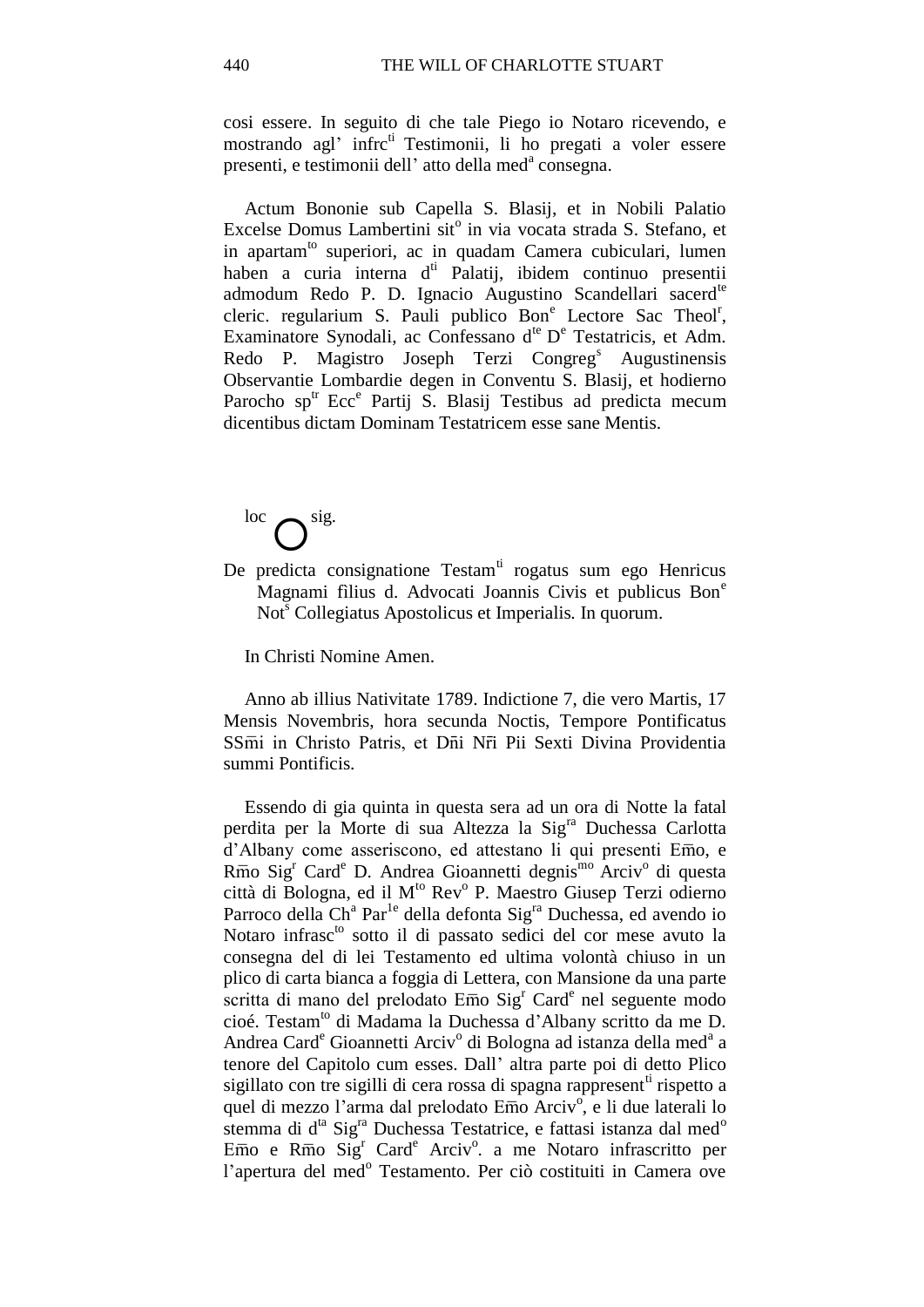giace defunta la sud<sup>ta</sup> fu Sig<sup>ra</sup> Duchessa Carlotta d'Albany, alla presenza dell Emo e Rmo Sig<sup>r</sup> Card<sup>e</sup> Arciv<sup>o</sup> sud<sup>to</sup> Testimonii e me notaro incti li Molto R.R.P.P. Maestro Terzi Agostino della Congr<sup>e</sup> di Lombardia degente nel convento di S. Biagio, ad odierno Parroco della sud<sup>ta</sup> ch<sup>a</sup>, ed il P. D. Ignazio Agostino Scandellari ch<sup>o</sup> Regre Bernabite degente nel collegio di S. Paolo, Lettor pubblico di Sacra Theologia, ed esaminat<sup>re</sup> Sinodale, ambi Testimonii, e presenti all' atto della consegna fattami sotto il d<sup>to</sup> giorno 15 del cor. Mese, del Plico contenente l'ultima volontà di d<sup>ta</sup> fu Sig<sup>ra</sup> Duchessa d'Albany. All quali R.R.P.P. sud<sup>ti</sup> alla presenza del prelodato Emo e Rmo Sig<sup>r</sup> Card<sup>e</sup> Arciv<sup>o</sup>, e delli Testimonij infretti mostratoli il Plico a me Notare consegnato, e di essi bene esaminato, come pure esaminati li tre sigilli esistenti nel Plico med<sup>o</sup> spontaneamente lo hanno riconosciuto, e lo riconoscono per quello stesso dalla sig<sup>ra</sup> Duchessa a me consegnato ed in ottre hanno detto, ed affermato, che d<sup>to</sup> Plico é stato da me fedelm<sup>te</sup> custodito, e conservato, e sopra le pred<sup>ta</sup> cosa hanno ambe due a delazione di me Notaro giurato alli Santi Evangelii di Dio, tactis et more sacerdotalium omnium. Successivamente d<sup>to</sup>Plico è stato de me Not<sup>ro</sup> inf<sup>to</sup> passato nelle mani di sua Emza Rm a qua la presolo lo ha con un pajo [de] forbici aperto, e consegnato a me  $No<sup>re</sup>$  inf<sup>o</sup> il quale si e ritrovato tutto scritto di mano, e carrattere dell' Emo  $\text{Sig}^r$ Card<sup>e</sup> Arciv<sup>o</sup>, a me pienamente cognito, l'ho letto ad alta ed intelligible voce alla presenza del prelodato Emo Arc<sup>o</sup> ed degli infr<sup>ti</sup> Testimonii ed è del tenore seguente cioè:

Nel Nome di Dio. Amen. Questo di 14 Novembre 1789. Trovandosi la Sig<sup>ra</sup> Duchessa d'Albany per Nome Carlotta inferma di corpo gravem<sup>te</sup>, sana pero di mente, e de suoi sentimenti per grazia del Signore, e non volendo partire da questo mondo senza aver disposto di quanto si trova avere di beni di fortuna, dopo aver ricevuto il S.S. Viatico, e raccomandata umilissim<sup>te</sup> l'anima sua al suo buon Dio Creatore e redentore, cui nuovamente chiede perdono di ogni anche minima offesa, che pur troppo gli avrà dato in tutto il corso di sua vita, sperando nella infinita sua misericordia.

Dichiara in primo luogo, che vuole essere sepolta senza alcuna pompa, desiderando solo suffragi per anima sua, secondo che determinerà il Sig<sup>r</sup> Card<sup>e</sup> Arciv<sup>o</sup>, che ha pregato a voler prendere, e scrivere il suo Testam<sup>to</sup> raccomandandosi anche al med<sup>o</sup> perchè non permetta che il suo corpo, fatto che sia cadavere, sia aperto in alcuna maniera, e se è possibile, sia tenuto sopra terra per quattro giorni non chiuso in cassa.

In secondo luogo si lascia sepolta in questa Parrocchiale Chiesa di S. Biagio di Bologna, alli di cui Poveri lascia cento scudi da distribuirsi loro dal P. curato med<sup>o</sup>. Venendo ai Legati, o Pensioni prega il Real suo Sig<sup>r</sup> Zio, che a basso costituisce suo Universale Erede, pregadissi a voler passare annualmente Quindici Mila Franchi, dico Franchi  $\frac{m}{15}$  a Parigi alla sua Sig<sup>ra</sup> Madre vita sua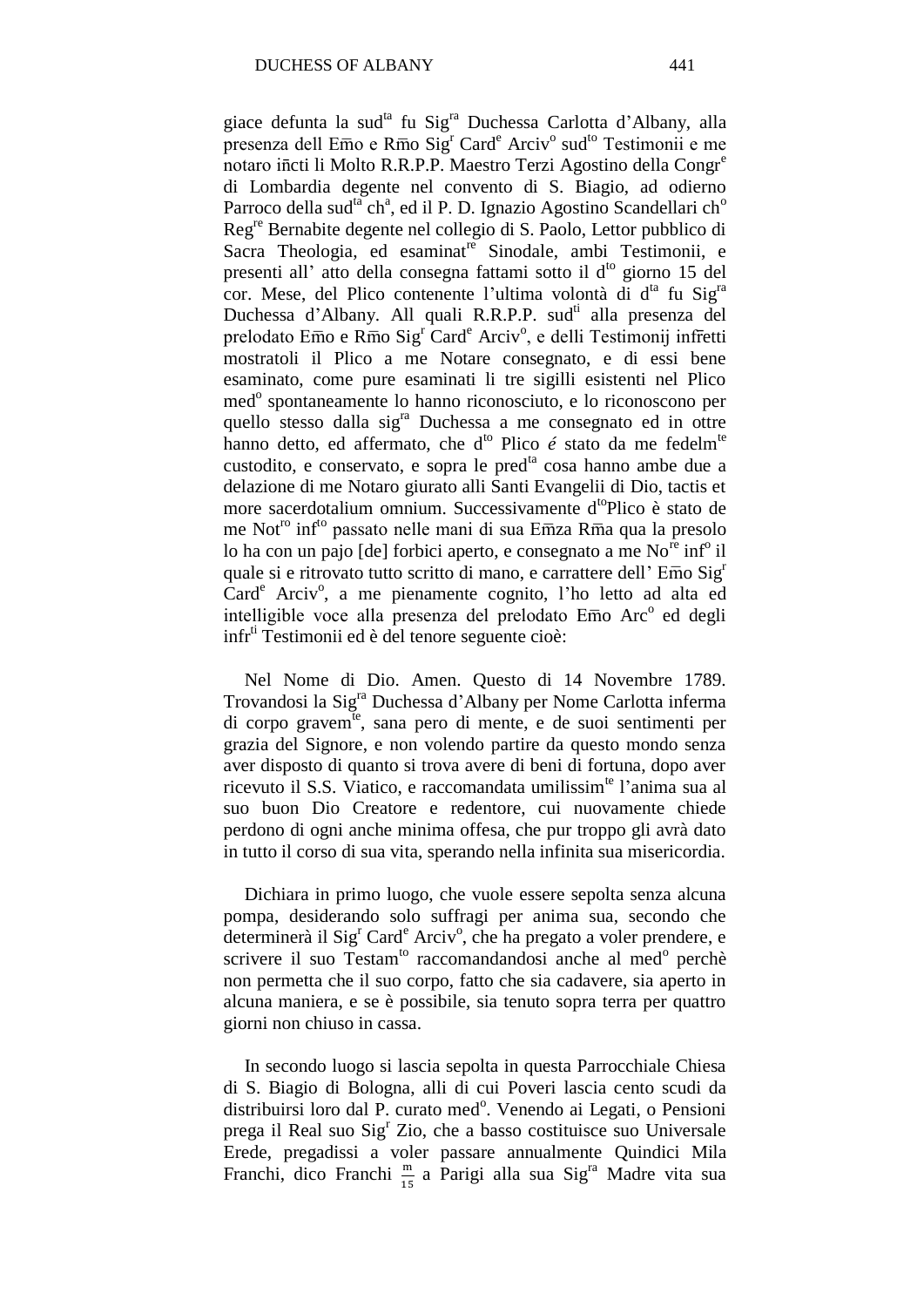naturale durante, con voler di piu accordare alla meda la facoltà di poter disporre alla sua morte di cinquanta mila Franchi, dico Franchi  $\frac{m}{50}$  a favore di alcuni suoi Parenti bisognosi.

Lascia a Madama Northen Annui due mila Franchi, dico Franchi  $\frac{m}{2}$ , sua vita naturale durante, e di più una scattola d'oro smaltata a Maille, e l'orologio Inglese, di cui giornalmente si serve l'Altezza sua pregando però il Reale suo Zio a volere anche più abbondantemente provedere d<sup>ta</sup> Madama in caso che questa Pensione fosse scarsa. Lascia al Sig<sup>r</sup> Canes Cesarini rettore di Frascati cento scudi annui vita naturale durante, a dimostrazione del suo attacamento, e massime per qual rispetosso, e particulare affetto ch'essa ha per il Reale suo Zio.

Al sig<sup>r</sup> Conte Monsig<sup>r</sup> Consalvi una scattola a Maille per sua Memoria, Al Sig<sup>r</sup> Ab<sup>te</sup> Waters a dimostrazione di sue gratitudine verso il medesimo si per l'assistenza da lui prestata al suo Sig<sup>r</sup> Real Padre che a Lei med<sup>a</sup>, lascia annui scudi cento, dico S. 100 vita sua naturale durante, pregandolo ancora quando cosi piaccia al Reale suo Sig<sup>r</sup> Zio, a volere assumere di essere suo esecutore Testamentario, come piu a basso.

Al Sig<sup>r</sup> Ab<sup>te</sup> Conte Castaldi una scattola d'oro liscio per sua Memoria, pregando in modo particulare il Reale suo sig<sup>r</sup> Zio a volere prefrire il med<sup>o</sup> alla prima occasione che avrà di disporre de un Benefizio Ecclesiastico.

Alle due sue Cameriere lascia tutta la sua guardarobba del corpo, e di più sessanta annui scudi per ciascuna, dico S. 60, loro vita naturale durante.

Al Sig<sup>r</sup> Giacinto Bruni lascia cento scudi per una sola volta dico S. 100 e in oltre i suoi appuntamenti di due anni.

Alli suoi due Camerieri lascia per ciascuno annui scudi quarantotto dico S. 48 in ragione di quattro scudi al mese per ciascuno, loro vita naturale durante, e di più la paga di un anno, oltre il lutto, o scoruccio, che dovra loro farsi, siccome dovrà farsi a tutti gli altri Uomini e donne di suo servizio raccomandando all'amicizia del Sig<sup>r</sup> Ab<sup>te</sup> Waters, che si voglia, oltre agli altri incomodi, de quali a basso, prendersi anche questo delle vesti da lutto per il persone di suo servizio.

Lascia alla famiglia, che non ha livrea, cioè al Credenziere, e Sig<sup>r</sup> Capellano la paga, o sia gage di un anno, cio é l'appuntamento di un anno.

Il rimanente della famiglia, compreso il Moro da Livrea, resta dalla Sig<sup>ra</sup> Duchessa Testatrice raccomandato caldamente alla sempre grande carità del Real suo sig<sup>r</sup> Zio, lasciando ella intanto al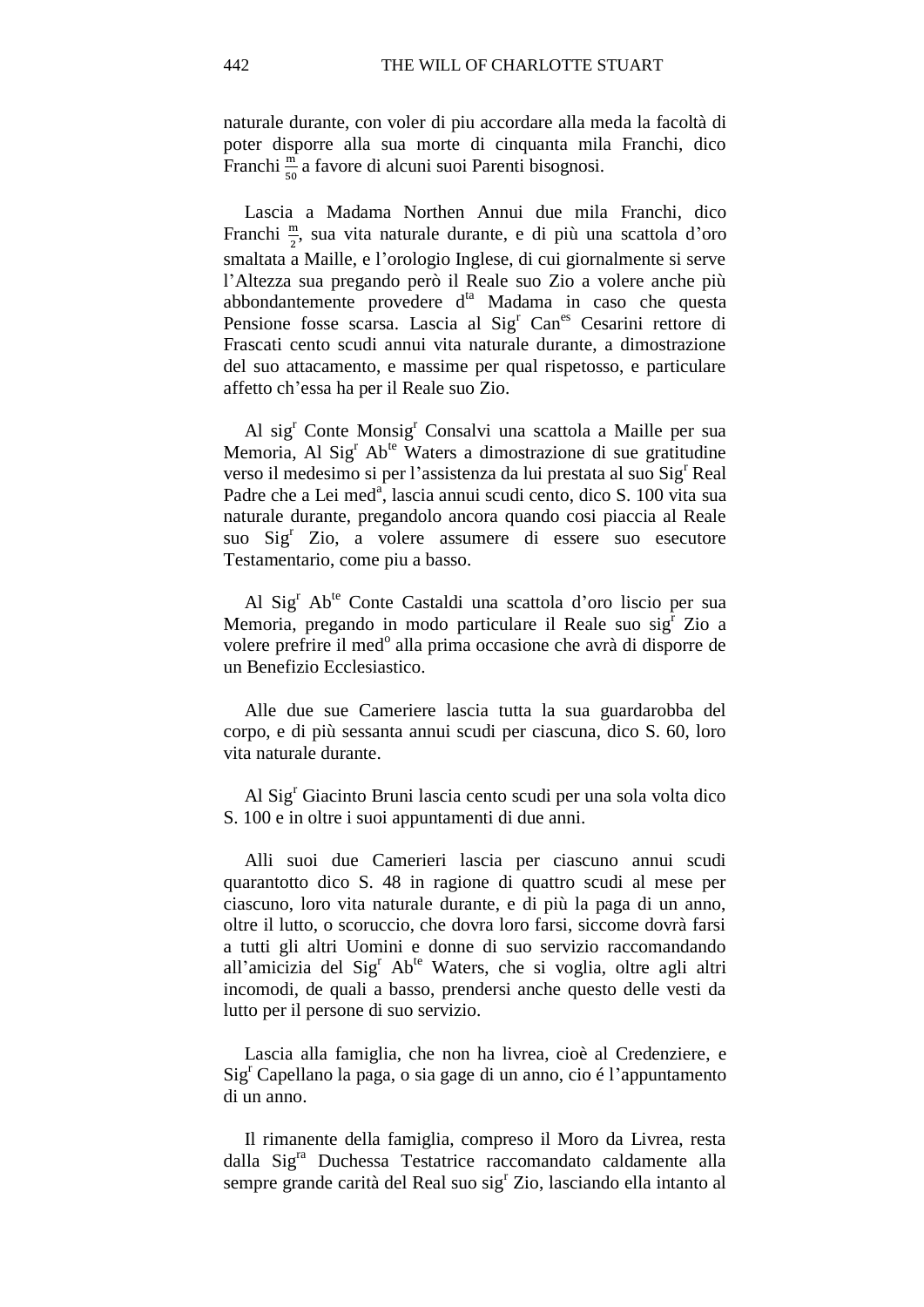detto rimanente della famiglia, compresso il Moro, la paga di due anni.

Lascia alli Poveri della sua Parrocchia in Roma cento scudi, dico S. 100, da distribuirsi loro.

Chiama poi ed istituice suo Erede Universale di tutti i suoi beni mobili ed immobile, ragioni, diritti, e azioni in qualsivoglia luogo, paese, provincia, e regno posti, il Reale Emo suo sig<sup>r</sup> Zio Card<sup>e</sup> Errico nominato Duca di York, e massime e segnatamente di tutte le gemme, Diamanti, e Ordini, propri della corona.

Del rimanente poi delle Gioja, biscà, argenteria di ogni sorta vuole che si formi con la vendita de med<sup>i</sup> un capitale, con li di cui frutti si sodisfino le annue pensioni, o legati sopra descritti, che se li frutti di tal capitale costituito come si é detto colla vendita delle soprad<sup>te</sup> cose di mera proprietà della Sig<sup>ra</sup> Duchessa Testatrice, non bastino, prega grandemente la bontà e la somma affezione del Real suo Sig<sup>r</sup> Zio Universale Erede, che voglia degnarsi di soddisfare tutte le soprad<sup>e</sup> Pensioni.

Esecutore Testamentario di questa sua ultima volontà, quando ciò sia di consentimento, e piacere del Reale suo Sig<sup>r</sup> Zio, chiama, e vuole sia il Sig<sup>r</sup> Ab<sup>te</sup> Waters sopra nominato al quale da' l'incombenza di fare d<sup>to</sup> capitale nella maniera migliore che si potrà, oltre gli altri incomodi che si Lusinga vorrà volentieri addossarsi per l'amicizia, con cui ha sempre rigvardata la Sig<sup>ra</sup> Duchessa Testatrice; pregandolo anche ad aver cura, perché i Sig<sup>ri</sup> Medici, ed il chirugo siano degnamente sodisfatti siccome anche, che sia data al P. Scandellari suo confessore una recognizione per gl'incomodi sofferti nella sua Malattia.

Vuole ancora e prega il Reale suo sig<sup>r</sup> Zio, che ringrazia quantosa e puo con la maggiore ardenza del suo cuore del singolare affetto, che le ha portato, assicurandolo, che essa muore volentieri tutta raccomandandosi al suo Creatore, e Redentore, alla di cui volontà con tutto l'animo si assoggetta ed in cui pone ogni sua speranza della propria eterna salute, vuole dissi, e prega il Reale suo sig<sup>r</sup> Zio a voler accettare la sua piccola Biblioteca per la sua di Frascati. Con questo peró, che tutti qué libri, che l'Altezza Reale del suo Sig<sup>r</sup> Zio Card<sup>e</sup> non stimerà a proposito per d<sup>ta</sup> sua Biblioteca sieno dati, e consegnati al nomienato suo esecutore Testamentario il  $Sig<sup>r</sup> Ab<sup>te</sup> Waters$  il quale è pregato a fare in modo, che sia pagato il viaggio a tutta la sua famiglia fino a Roma.

Incombenza ancora il d<sup>to</sup> Sig<sup>r</sup> Ab<sup>te</sup> Waters a voler raccogliere tutte le carte, che appartengono alla Reale Casa e famiglia, e consegnarle al Reale suo Sig<sup>r</sup> Zio. Le altre carte poi che appartengono alla sola sua Persona, siano date al fuoco per mano  $\det$  med<sup>o</sup> sig<sup>r</sup> Ab<sup>te</sup>.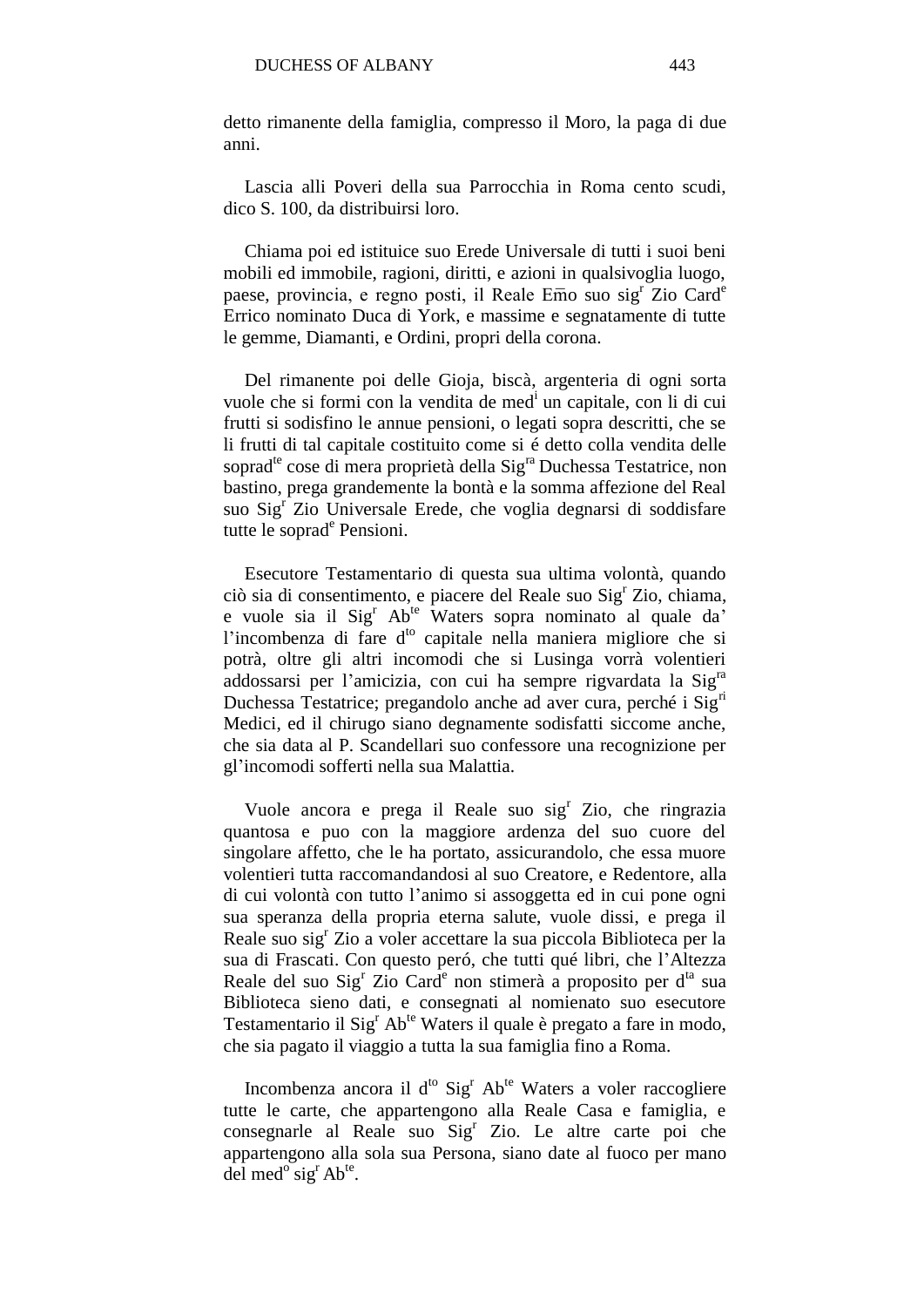E questa dichiara essere la sua ultima volontà, volendo nulla qualunque altra disposizione, che in qualunque tempo fatta avesse, e che questa sua ultima volontà abbia tutta la forza, e solamente si attende, la quale ultima volontà se non valesse per ragione di Testamento, vuole, e dichiara che sia valida in ragioni di codicillo in causa mortis, ed in ogni miglior modo. In fede di che la stessa Sig<sup>ra</sup> Duchessa vi è sottoscritta di proprio pugno alla presenza degli infra ti Testimoni chiamati, e rogati.

#### CHARLOTTE Duchesse D'Albanie.

Io D. A. Card<sup>e</sup> Gioannetti Arciv<sup>o</sup> di Bologna ho scritto e sottoscritto la presente ultima volontà della soprascritta Sig<sup>ra</sup> Duchessa ad istanza della medesima.

Io Fr. Giuseppe Terzi Parroco di S. Biagio sono stato presente al la lettura di questo Testamento, ed ho veduto fare la sopra posta sottoscrizione della detta Sig<sup>ra</sup> Testatrice.

Io D. Ignazio Scandellari C. R. B<sup>a</sup> fui presente alla lettura del presente Foglio, ed alla sottoscrizione della Sig<sup>ra</sup> Duchessa.

Terminata da me Notaro inf<sup>to</sup> la lettura del d<sup>to</sup> Testamento, ed avendovi in esso vedute oltre le sottoscrizione della Sig<sup>ra</sup> Testatrice e dell  $E\overline{m}$ o Sig<sup>r</sup> Card<sup>e</sup> Arcivescovo, quelle de d<sup>ti</sup> R.R. P.P. Terzi e Scandellari, ho alli med<sup>i</sup> esibito il d<sup>to</sup> Foglio, affinchè riconosca no non solo le loro rispettive sottoscrizione, ma eziandio quella della Sigra Testatrice, Li quali da essi vedute, ed esaminate hanno detto, e col loro respettivo giuramento a delazione di me Notaro, tactis et more etc. riconosciuto, ed affermato, che le sottoscrizioni appiedi del foglio sud<sup>to</sup> sotto li loro respettivi nomi, e cognomi cantanti, sono state fatte di loro propria Mano o Carattere, nel giorno 14 del corrente Mese, e cosi prima della consegna in forma segreta del pred<sup>to</sup> foglio, seguita nel giorno sedici successivo, come pure hanno riconosciuto la sottoscrizione fatta dalla Sig<sup>ra</sup> Duchessa defonta Testatrice, essere quella stessa sotto scrizione, fatta nel sud<sup>to</sup> giorno 14 correnta alla loro presenza di propria mano, siccome pure hanno asscrito, ed affermato, e come sopra giurato, che il pred<sup>to</sup> Testamento fu tutto alla loro presenza ricevutto e scritto di propria mano e carattere del prelodato  $E\overline{m}$ o, e R $\overline{m}$ o Sig<sup>r</sup> Card<sup>e</sup> Arciv<sup>o</sup> a norma della volontà manifestatagli pure in presenza nostra dalla pred<sup>ta</sup> Sig<sup>ra</sup> Testatrice et super premissis et omnis etc. Acta fuere predicata sub capella Sti. Blasii, et in Nob. Palatio Excelse Domus Lambertini in via vocata Strada S. Stefano, et in appartamento superiori, ac in Camera cubiculari ubi jacebat defuncta prelaudata. Dña Testatrix, lumen habeñ a curia interna di Palatii ibidem continuo presentibus, audientibus, et intelligentibus Nob. viro Dno Comite Ugone Vernizzi. D. Co. Joseph Capelle S. Gregorii in Podiali, Rmo Dno Edegar Riva, olim Dni Aloysii Capelle Sti Martini Majoris Canonico Perinsignis Coll<sup>11</sup> S. Marie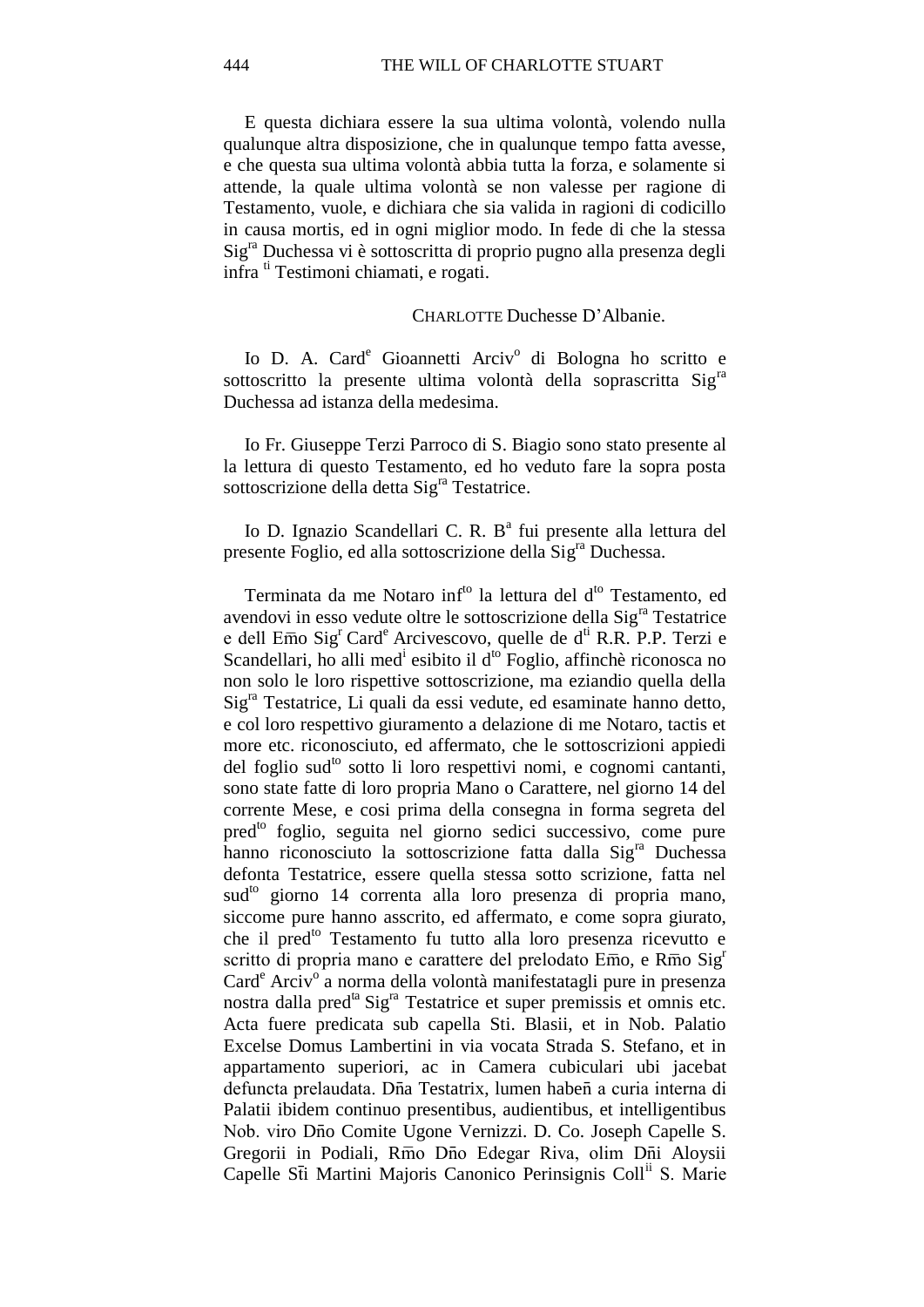Majoris, Rdo Dño D. Fabio Parisiolo Joseph, hodierno Parroco S. Petri Majoris, et ceremoniarum Magistro, Adm Rdo Dno Aloysio Marchetti filio Exm<sup>i</sup> Dni Doctoris Dominici Capelle S. Marie de Foscherariis, et Perillrē Dījo Joseph, filio Dīji Jois Bapte Borgonzoni Capelle S. Mìg. de Foscherariis Testibus et predictis.

#### ✠

De pta aperitione rogatus sum ego Henricus Magnoni Pubblicus Bononie Notarius Collegiatus apostolicus, et Imperialis. In quorum, etc.

In Christi Nomine Amen.

Anno ab illius Nativitate 1789. Indictione T., die vero 17 Mensis Novembris, Tempore Pontificatus SSmi in Christo Patris, et Dīni Nīi Dīni Pii Sexti Divina Provid<sup>a</sup>, Summi Pontificis.

Dopo la lettura da me Notaro fatta del Testamento della fal. mem. Sua Altezza la Sig<sup>ra</sup> Duchessa Carlotta d'Albany, l'Emo e Rmo Sig<sup>r</sup> Card<sup>e</sup> Andrea Gioannetti degno Arcivescovo di questa città ha presentato a me Notaro inf<sup>to</sup> in mezzo Foglio di carta da esso firmato, e dalli R.R. P.P. Giuseppe Terzi, e D. Ignazio Agostino Scandellari Testimoni esistenti appiedi di detto Foglio, dicendomi ed asserendome essere questa una ulteriore Disposizione di ultima volontà, in forma di codicillo ad esso consegnato dalla d<sup>ta</sup> fu Sig<sup>ra</sup> Duchessa, qual carta e stata da me Notaro ricevuto, ed è del tenore seguente, cioè, 'd 17 9bre 1789 All' ave Maria.'

'La Terza cameriera per nome Carolina Biduse due pezzi di velo ed uno di lino, e la Pensione annua come all' altre due, rincrescendole assai di averla scordata, e raccomandandola a V. A. R.; un piccolo orologio a  $M^r$  D'Azincourt; un regaletto a Monsig<sup>r</sup> Erskine, ed altro al cavaliere di Bernis.' Cosi è D. A. Card<sup>e</sup> Gioannetti Arcivescovo, Fra Giuseppe Terzi, Parroco di S. Biagio sono stato presenti come Testimoni al suscritto codicillo. Io D. Ignazio Agos<sup>o</sup> Scandellari C. R<sup>e</sup> di S. Paolo sono stato presente, e Testimonio al soprascritto codicillo.

In seguito di ciò interrogato da me Notaro il Molto Rdo Padre Maestro Giuseppe Terzi Parroco di S. Biagio se sia informato che la d<sup>ta</sup> fù Sig<sup>ra</sup> Duchessa abbia fatto verum codicillo, ossia schedula, mi ha egli mediante il di lui Giuramento toccandosi il petto more sacerdotali, a dilazione di me Notaro, &c. risposto nel modo segvente, cioè. Si signore, che la fù Sig<sup>ra</sup> Duchessa d'Albany questa sera, ed un' ora prima di morire quantunque grandemente aggravata, sana però di mente, ha detto d'essersi dimenticata nel di Lei Testimonio di riconoscere la Terza Cameriera chiamata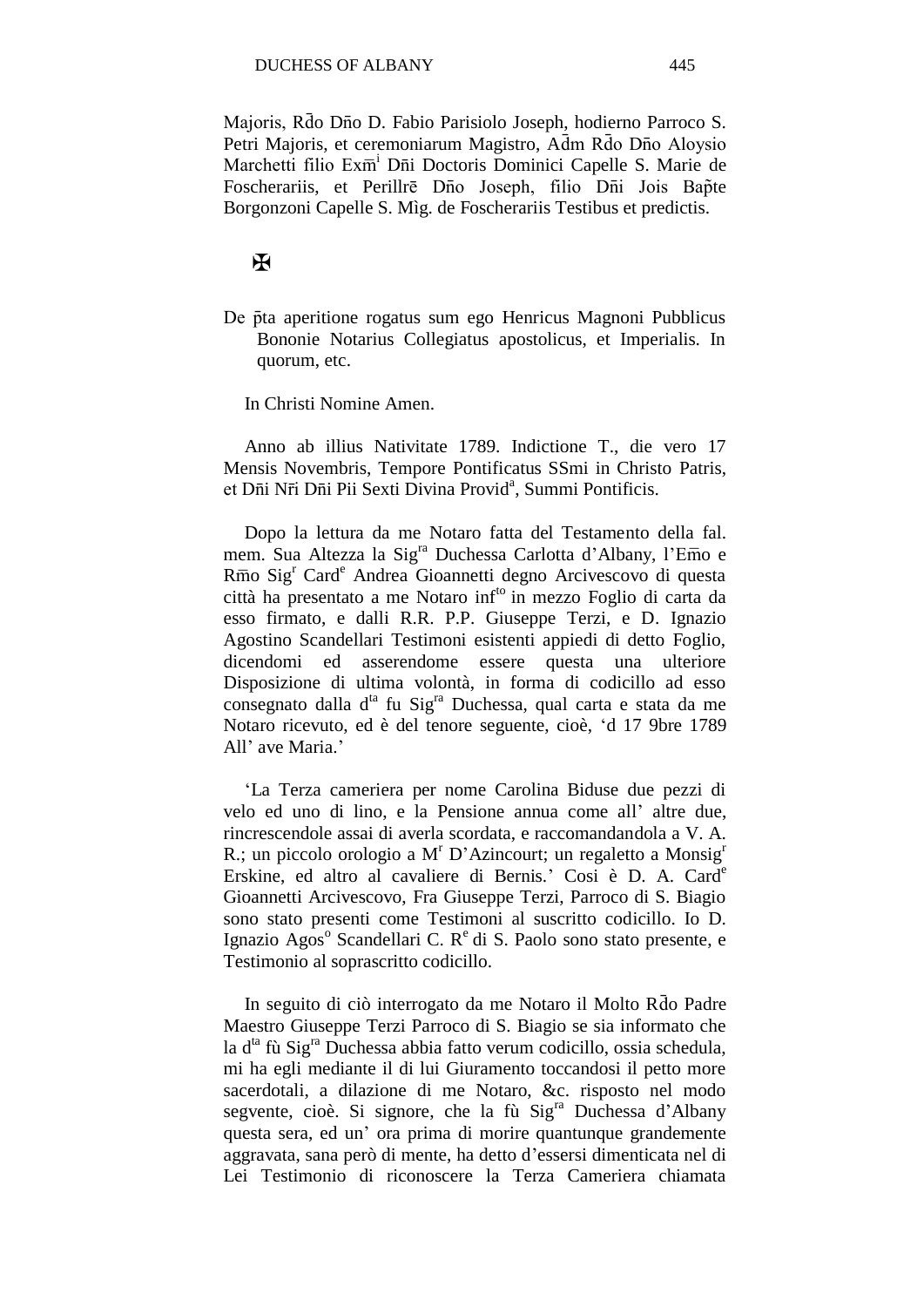Carolina Biduse, Monsieur D'Azincourt, Monsig<sup>r</sup> Carlo Erskine, ed il Sig<sup>r</sup> Cavaliere de Bernis, e però ha pregato l'Emo Sig<sup>r</sup> Card<sup>e</sup> Arcivescovo a voler prendere scritto in una carta la di lei intenzione, da referire poi al Sigr Notaro, e però sono stato presente, che la d<sup>ta</sup> Sig<sup>ra</sup> Duchessa ha di propria bocca detto, che sia dato dopo la di lei morte alla d<sup>ta</sup> Carolina due pezzi di velo, ed uno di lino, e la Pensione annua come alle altre; a Monsieur D'Azincourt un Orlogio, ed un regaletto a Monsig<sup>r</sup> Erskine, ed al sig<sup>r</sup> Cavaliere de Bernis; qual Foglio è stato da me sottoscritto dopo la sottoscrizione di sua Emza ed è quello stesso che lei  $\text{Sig}^r$ Notaro mi mostra, e lo riconosco per tale, successivam<sup>te</sup> è stato da me Notaro alla presenza degl' infr<sup>ti</sup> Testimoni licenziato il d<sup>to</sup> Padre Maestro Terzi, ed ho interrogato il P. D. Ignazio Agostino Scandellari, se sia a sua Notizia che la fu Sig<sup>ra</sup> Duchessa d'Albany abbia fatto oltre il suo Testamento altro codicillo, o altra addizionale Disposizione, ed egli ha risposto, mediante il di lui giuramento differitogli da me Notaro, e da esso preso toccandosi il petto more sacerdotali nel modo seguente, cioè. Sono informato che le 24 ore di questa sera ritrovandosi la Sigra Duchessa agl' estremi di sua vita, ma sana di mente, e di cognizione perfetta ha pregato l'Emo  $Sig<sup>r</sup> Card<sup>e</sup>$  Arcivescovo a prendere le seguenti Disposizioni, alla terza Cameriera Carolina Bidusè Due Pezze di velo, ed una di lino, e la Pensione annua come alle altre; a Monsieur D'Azincourt un Orologio, ed un regaletto a Monsieur Erskine, ed al Sig<sup>r</sup> Cavaliere de Bernis; le quali disposizioni sono state sottoscrite dall' Emo Arcivescovo, dal Parroco di S. Biagio, e da me, come riconosco dalla carta, che lei Sig<sup>r</sup> Notaro mi presenta, che è la stessa, che ho sottoscritto; questo è quanto posso deporre in venerazione della verità, mediante il Giuramento da me come sopra preso. Quibus habitis, &c. Actum Bononie sub capella Sti Blasii, et in nobili Palatio Excelse Domus Lambertini in via vocata strada S. Stefano—et in appartamento superiori, ac in Camera Cubiculari ubi iacebat defuncta prelaudata Dna Testatrix, lumen haben a Curia interna d<sup>ti</sup> Palatii, ibidem continuo presentibus Nob. Viro Dño Co. Ugone Vernizzi. Dni Co. Joseph Cape S. Georgii in Podiali, Rmo Dno D. Jacobo Edegar Riva olim Dni Aloysii Capelle S. Martini Majoris Canonico Perinsignis Collegiate S. Marie Majoris Rdo, et ad<sup>m</sup> Dno Aloysio Marchetti filio Exma Dni Doctoris Dominici Capelle S. Marie de Foscherariis Testibus et predictis, etc.

#### $\mathbf F$

De predictis rogatus sum ego Henricus Magnoni filius ob ad<sup>ti</sup> Jois Civis ac Publicus Bononie Not<sup>rs</sup> Collegiatus Apostolicus, et Impis. In quorum hac die 18 9bris 1789.

Nos Dn. Andreas Card. Joanettus ex ordine Benedictino — Camaldulensi, Presbyter Tituli S. Pudentiane Archiepiscopus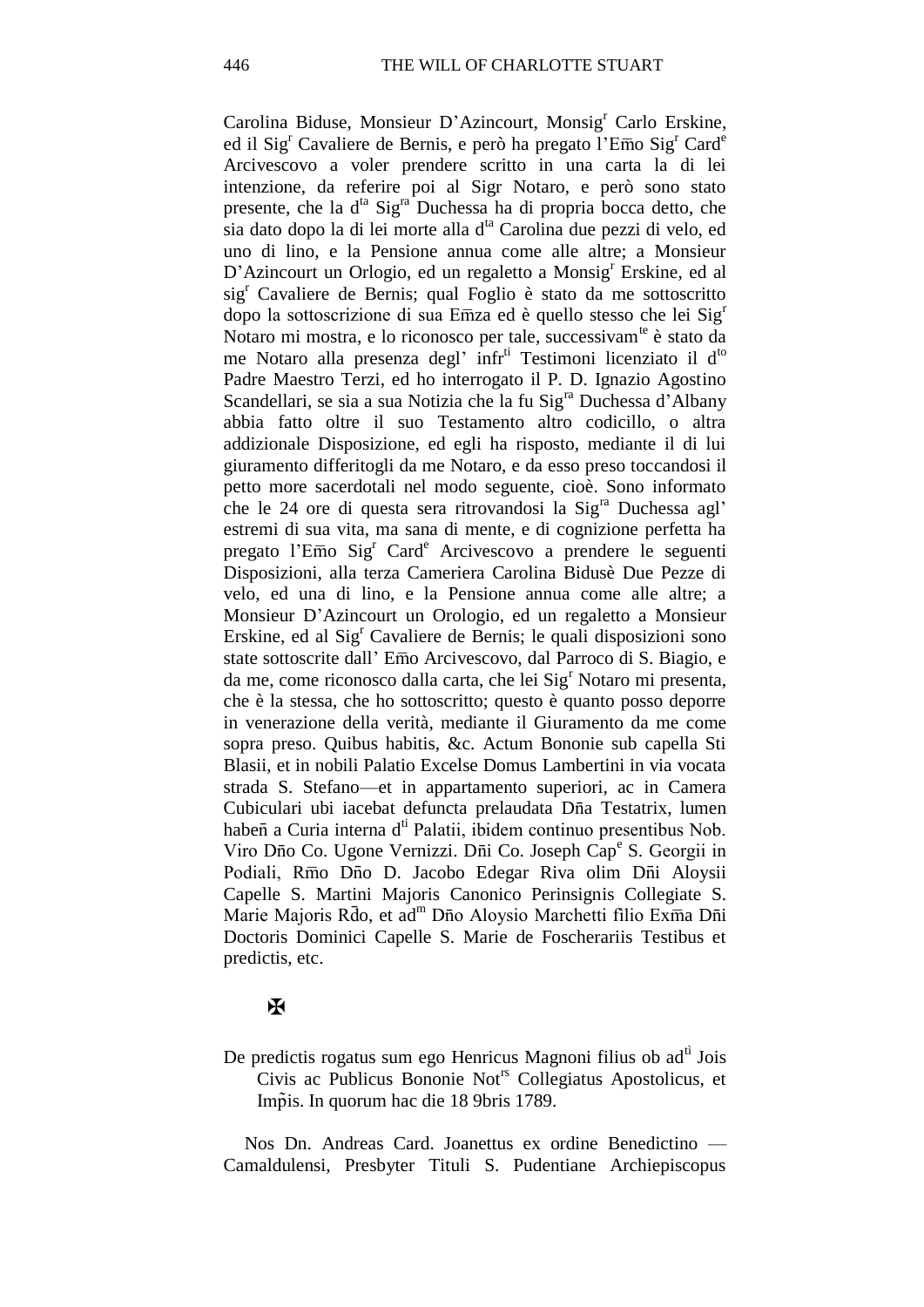Bononie et S. R. I. Princeps, Universis et singulis fidem facimus, atque testamur Sptum Henricum Magnoni esse Publicum Bononie  $\text{Not}^{\text{m}}$  Collegiatum, ac talem qualem se supra facit; eiusque scripturis, et rogitibus plenam adhiberi fidem in judicio, et extra. In quorum Fidem, etc.

Datum Bononie ex Palatio Archiepiscopali. Hac die 18 9fcris 1789.

D. A. Card. Joannettus Archiep. Bononie.

Sigillo del<br>Card<sup>+</sup>.

#### TRANSLATION.

I, the undersigned notary, being summoned by his Eminence the Lord Cardinal Don Andrea Gioannetti, worthy archbishop of this city, to the palace of the noble house of Lambertini, the present habitation of Her Grace, Charlotte, Duchess of Albany, repaired thither forthwith, and was introduced into the chamber where she lies seriously ill and almost at the last extremity. The said duchess, in the presence of the aforesaid Lord Cardinal Archbishop, and the undersigned reverend gentlemen summoned to be witnesses, with her own hands consigned to me, the public notary, a packet wrapped in white paper sealed in the shape of a letter with the following superscription on the face:—Will of the Duchess of Albany written by me, D. Andrea Card<sup>e</sup> Gioannetti, Archbishop of Bologna, at the request of the said duchess, in accordance with the Capitolo *Cum esses;* with three seals in red sealing-wax on the back, the middle one being that of the said Lord Cardinal Archbishop, those on either side being the seals of the said duchess, and both alike. Upon the delivery of the said packet to me the notary, by the said duchess, she on account of her grievous sickness being incapable of speech, but in full possession of her consciousness, the said Lord Cardinal Archbishop, in a clear and audible voice, declared that the said packet contained the last will and testament of the said duchess; which was consigned to me the notary to be held in safe custody, and opened at the request of those interested after the natural death of the said duchess; who hearing this spoken aloud by his eminence the said cardinal, and in answer to the question put by me, the notary, whether the packet did in truth contain her will, by repeated signs and nods, in sight of the undersigned witnesses, and in a feeble but sufficiently audible voice affirmed and asserted that such was the case. After which I, the said notary, taking the said packet, showed it to the said witnesses, calling upon them to bear witness of its consignment to me.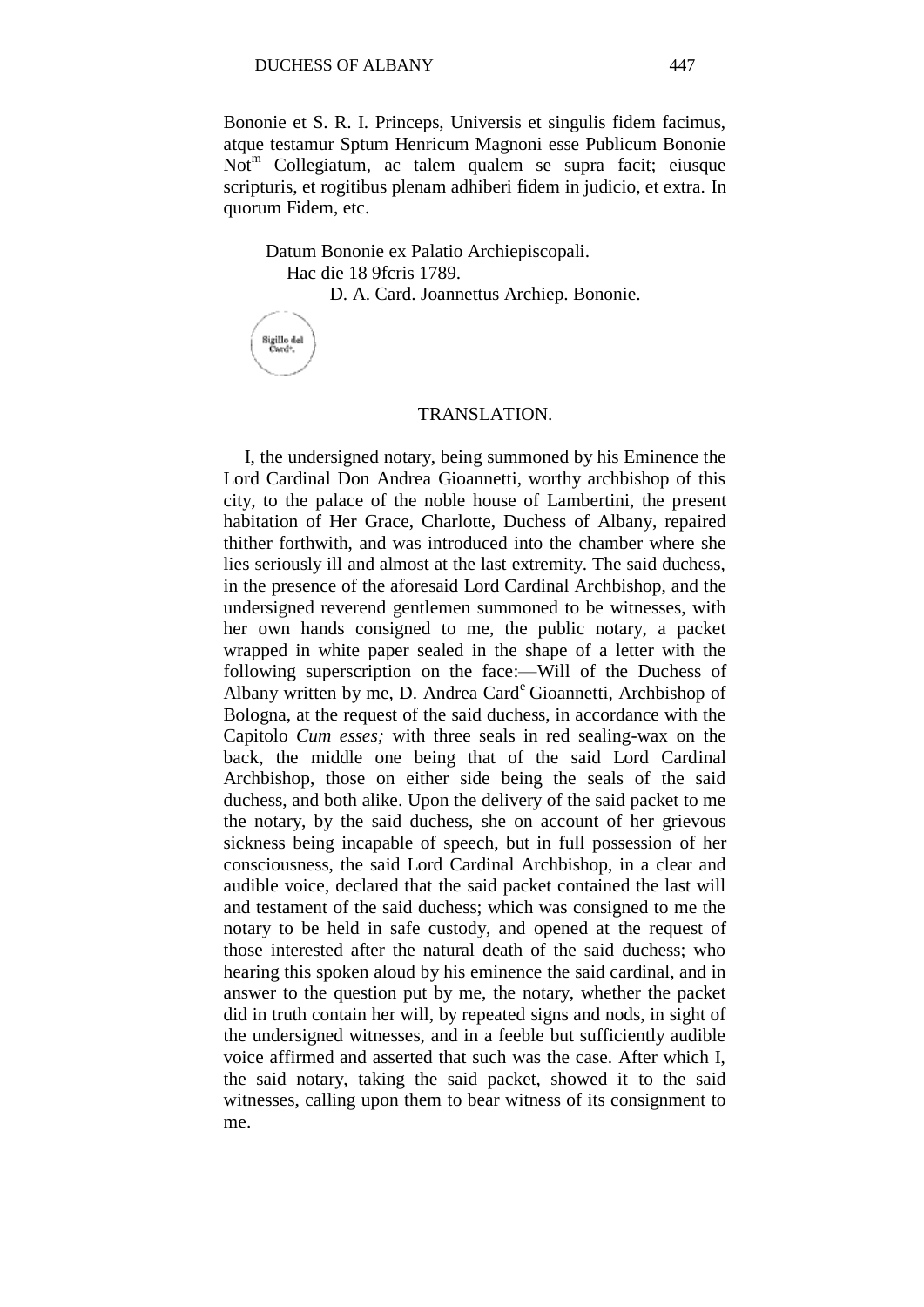[17th November 1789.]

In Christi Nomine Amen, &c.

The fatal loss of Her Grace, Charlotte, Duchess of Albany, by death, having taken place at one o'clock this night as is affirmed and attested by those here present, his Eminence the Lord Cardinal D. Andrea Gioannetti, most worthy Archbishop of this city of Bologna, and the very Reverend Father Maestro Giuseppe Terzi, at present parish priest of the parish church of the defunct duchess, I, the undersigned notary, having on the 16th of the current month received the consignment of her last will and testament in a packet wrapped in a sheet of white paper in the shape of a letter, with the following inscription on one side, viz.:—Will of the Duchess of Albany written by me, D. Andrea, Cardinal Gioannetti, Archbishop of Bologna, at the request of the said duchess, in accordance with the Capitolo *Cum esses.* And on the other side three seals in red sealing-wax, the middle seal bearing the arms of his aforesaid Eminence the Archbishop, and those on either side the arms of the testatrix the said duchess, his Eminence, the Lord Cardinal Archbishop, made application to me, the undersigned notary, for the opening of the said will. Being therefore assembled in the chamber where the said duchess lies dead, in the presence of his Eminence the Lord Cardinal Archbishop, witness abovesaid, of me the undersigned notary, the very reverend fathers, Maestro Terzi, Augustinian of the congregation of Lombardy, dwelling in the convent of St. Blaise, at present parish priest of the aforesaid church, Father D. Ignazio Agostino Scandellari, religious of the Bernabite order, dwelling in the college of St. Paul, public lecturer in sacred theology, and examiner to the Synod, both witnesses and present at the consignment made to me on the said 16th day of the current month, of the packet containing the last will of the said defunct Duchess of Albany. The packet consigned to me, the notary, being exhibited to the reverend fathers abovesaid, in the presence of the said Lord Cardinal Archbishop, and the undersigned witnesses, and being by them closely examined, together with the three seals upon the same, they unanimously recognised and do recognise it to be the same packet consigned to me by the duchess, and further state and declare that the said packet has been faithfully kept and preserved by me, and thereupon before me, the notary, both made oath upon the Holy Gospel, *tactis et more sacerdotalium omnium.* The said packet was then deposited by me, the notary, in the hands of his said Eminence, who received it and opened it with a pair of scissors, and delivered it to me the undersigned notary and it was found to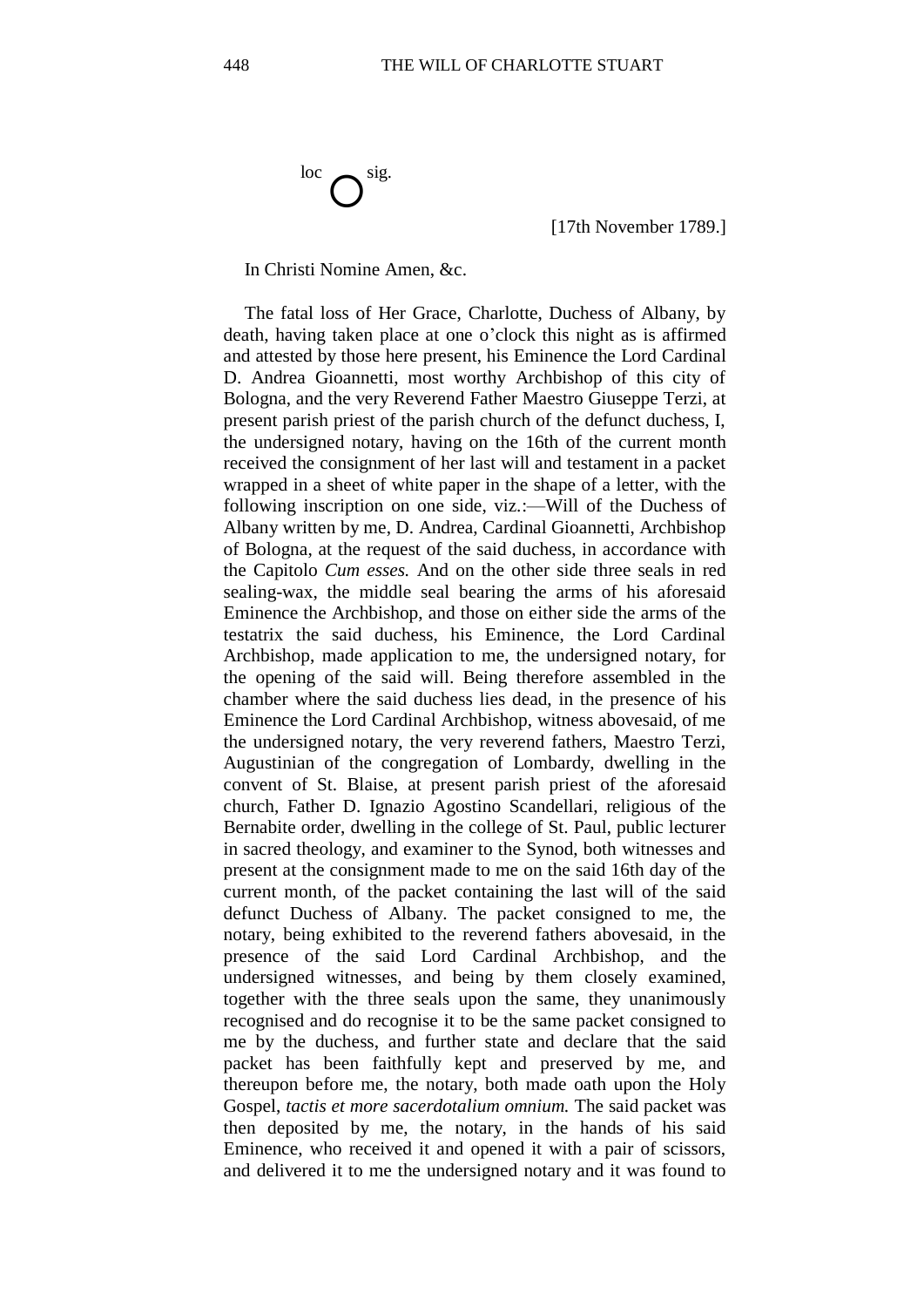be all in the handwriting of his Eminence the Lord Cardinal Archbishop, which is well known to me, and I read it aloud in a clear voice in the presence of the said archbishop and the under signed witnesses, and its purport is as follows, viz.:—

In the name of God. Amen. This 14th day of November 1789. Her Grace the Duchess of Albany, Charlotte by name, being grievously sick in body, but of sound mind and in full possession of her senses, thanks be to God, not wishing to leave this world without disposing of those goods of fortune of which she is possessed, after having received the Holy Viaticum and humbly commended her soul to God, her Creator and Redeemer, and again beseeching His pardon for all even to the least offence which she may have given Him during the whole course of her life, and trusting to His infinite mercy—

Declares in the first place, that she desires to be buried without any pomp whatever, asking only such suffrages for her soul as may be decided upon by the Lord Cardinal Archbishop, whom she has requested to take down her will in writing, further recommending him not to allow her body after her death to be opened in any way, and if possible that it may be kept above ground for four days, not enclosed in a coffin.

In the second place she desires to be buried in the parish church of St. Blaise of Bologna, to the poor of which she leaves a hundred scudi, to be distributed to them by the curate of the said church. Coming to the legacies, or pensions, she requests her royal uncle, hereinafter constituted him her sole heir, to send to her lady mother<sup>1</sup> in Paris an annual pension of fifteen thousand francs during the term of her natural life, and further, to allow her the power of disponing at her death of fifty thousand francs in favour of any of her necessitous relations.

She leaves to Mrs. Northeu<sup>2</sup> an annuity of two thousand francs for the term of her natural life, also a gold enamelled box, and the English clock which her Grace uses daily, further requesting her royal uncle to provide for the lady more abundantly should this pension not suffice.

 $1$  Clementina Walkinshaw.

<sup>2</sup> Her dame d'honneur, who had apparently succeeded Mme. O'Donnell. She is also called 'M. Countess of Norton' (Braye MSS., *Hist. MSS. Com. Report,* p. 239). In 1795 she was residing in Penna *(ibid.* p. 242).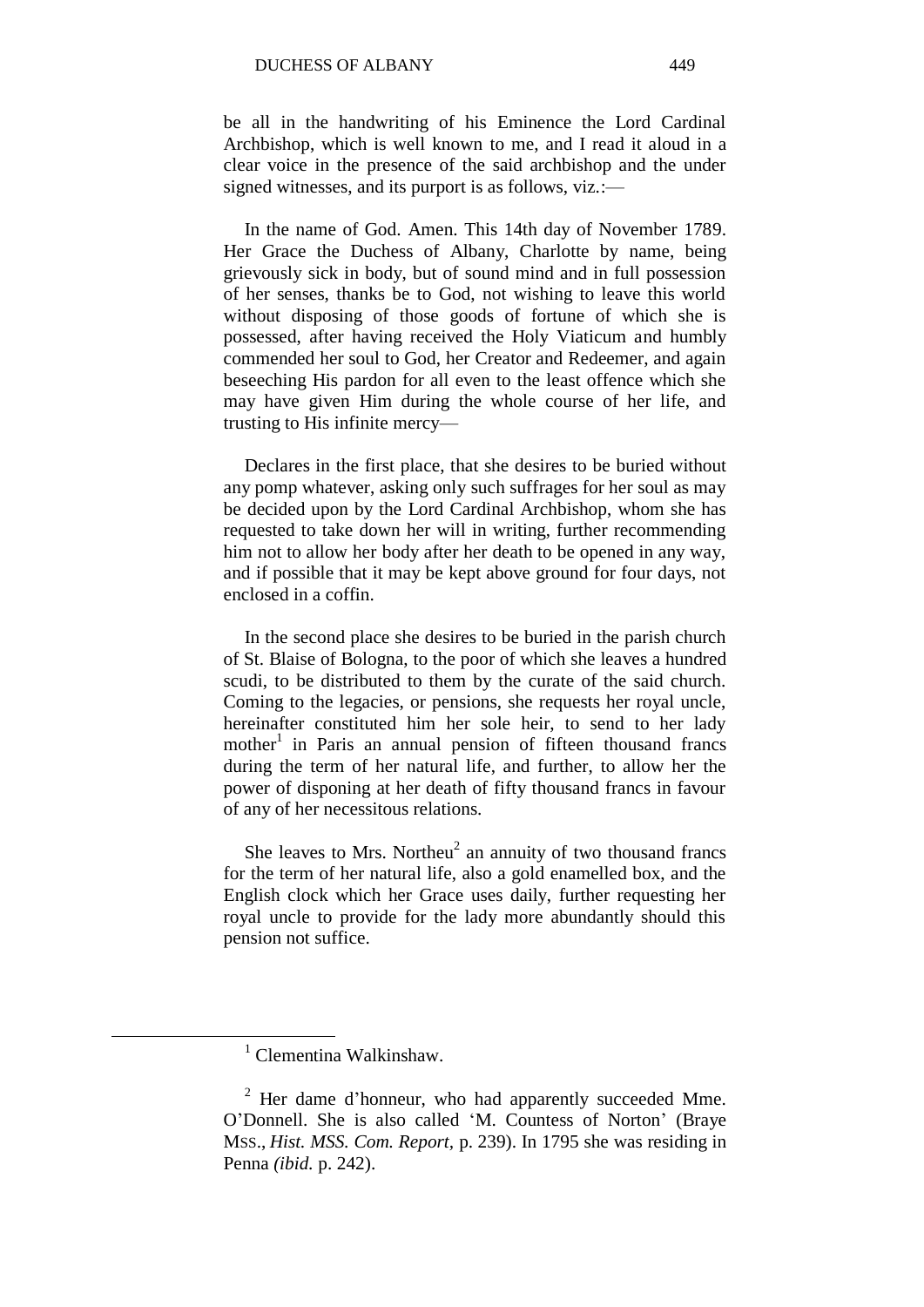To Canon Cesarini,<sup>1</sup> rector of Frascati she leaves an annuity of a hundred scudi, for the term of his natural life, as a mark of her attachment, and more especially on account of the respectful and particular affection which he has for her royal uncle.

To the Count Monsignor Consalvi she leaves an enamelled box as a remembrance.

To the Abbate Waters,<sup>2</sup> as a mark of her gratitude for his services to her royal father and herself, she leaves an annuity of a hundred scudi for the term of his natural life; further requesting him, if such be the pleasure of her royal uncle, to be her testamentary executor as hereinafter set down.

To the Abbate Count Castaldi she leaves a plain gold box as a remembrance, particularly requesting her uncle to be pleased to prefer him upon the first occasion he has of disposing of an ecclesiastical benefice.

To her two waiting-women she leaves all her wearing apparel, and an annuity of sixty scudi to each of them for the term of their natural life.

To Sig<sup>r</sup> Giacinto Bruni she leaves a sum of a hundred scudi in one payment, and two years' salary. To each of her two serving men she leaves an annuity of forty-eight scudi at the rate of four scudi a month to each, for the term of their natural life, also a year's wages, and their mourning, which is to be made for them, as well as for all in her service, both men and women, appealing to the friendship of the Abbate Waters to take upon himself, besides the other charges hereinafter stated, the task of providing mourning for those in her service.

To the unliveried members of her household, that is the steward and chaplain, she leaves the pay, or wages, or salary of one year.

The rest of her household, including the Moor in livery, are warmly recommended by the duchess, the testatrix, to the great and constant charity of her royal uncle, and moreover she leaves to the said remnant of her household, including the Moor, two years' wages.

.

<sup>&</sup>lt;sup>1</sup> Mgr. Angelo Cesarini, afterwards Bishop of Milevi, for forty years an intimate friend of Cardinal York.

 $2$  Most likely a near relative of George Jean, Comte de Waters, who was banker to the Stuarts in Paris.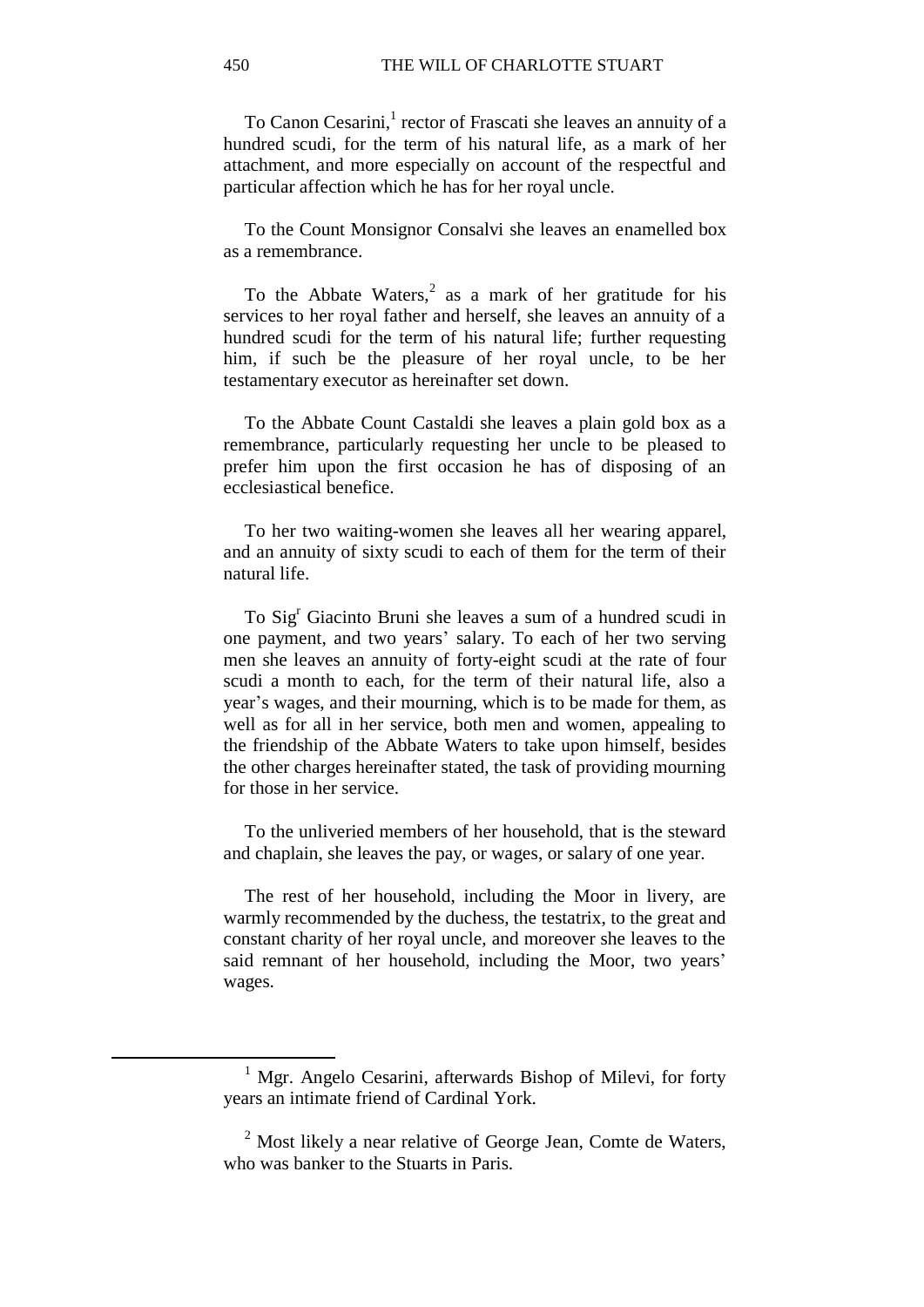She leaves a hundred scudi to be distributed to the poor of her parish in Rome.

She appoints and constitutes his royal Eminence her uncle Cardinal Henry, called the Duke of York, universal heir of all her goods movable and immovable, titles, rights, and shares, in any place, country, province, or kingdom whatsoever, and especially and expressly of all the jewels, diamonds, and orders belonging to the crown.

It is her will that all the remaining jewels, coins [?], and plate of any sort whatever shall be sold, the proceeds of such sale to form a capital, the interest of which shall be applied to the payment of the annuities, pensions, or legacies, abovesaid; and should the interest of the said capital, formed as aforesaid by the sale of the said articles, the personal property of the testatrix, not suffice, she earnestly entreats the goodness and great affection of her uncle and universal heir to pay all the said pensions. As testamentary executor of this her last will, if it meets the consent and approval of her uncle, she appoints the Abbate Waters above-mentioned, upon whom she lays the charge of forming the said capital in the best way possible, besides the other charges which she flatters herself he will willingly undertake out of the friendship he has always shown to the said duchess the testatrix; further requesting him to see that the doctors and surgeon be adequately remunerated, also that Father Scandellari. her confessor, receives some recognition of the trouble given him during her illness.

She further wills and beseeches her royal uncle (whom she thanks with all her heart to the utmost of her power and ability for the singular affection he has always shown her, assuring him that she dies willingly, resigning herself with her whole soul to the will of her Creator and Redeemer, in whom she places all her hope of eternal salvation, that he will be pleased to accept her small library for his own at Frascati. With this condition, however, that all those books which his royal grace, the Lord Cardinal her uncle, shall not think fitted for his said library shall be given and consigned to her said testamentary executor, the Abbate Waters, whom she requests to so arrange that the journey of all her household to Rome may be paid for. She further charges the said Abbate Waters to collect all the letters belonging to the royal house and family and to deliver them to her royal uncle. All her purely personal letters to be consigned to the flames by the hands of the said abbate.

She declares this to be her last will, any other disposition made by her at any other time notwithstanding; this will alone to stand and be regarded. And should this said last will not be valid as such, she wills and declares it to be valid by virtue of the codicil 'in causa mortis,' and in every better way possible. In faith whereof the said duchess has affixed her signature with her own hands in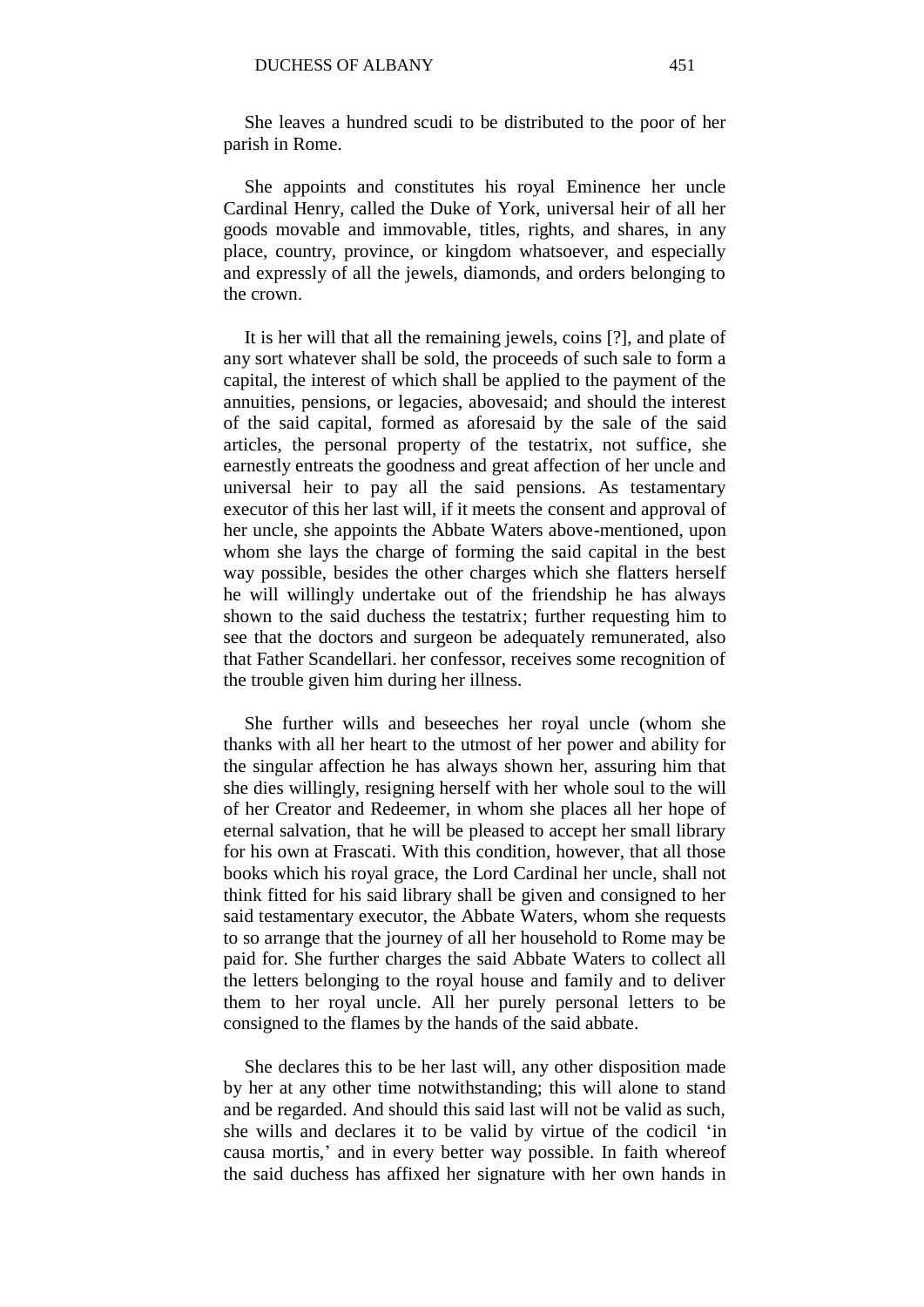the presence of the undersigned witnesses formally called upon to witness the same.

#### CHARLOTTE, Duchess of Albany.

I, D. A., Cardinal Gioannetti, Archbishop of Bologna, have written and signed this present last will of the above written duchess at her own request. I, Fr. Giuseppe Terzi, parish priest of St. Blaise, was present at the reading of this will, and saw the above signature affixed by the said testatrix. I, D. Ignazio Scandellari, C. R.  $B^a$ , was present at the reading of this present document, and at the signing thereof by the duchess.

I, the notary, having concluded the reading of the said will and examined the signature of the testatrix and of his Eminence the Lord Cardinal Archbishop as well as those of the Rev. FF. Terzi and Scandellari, exhibited the said document to them that they might recognise not only their own signatures but also that of the testatrix; and they having examined the same declared, and before me the said notary upon their respective oaths, *tactis et more,* etc. recognised and affirmed that the signatures affixed to the said document, being their respective names and surnames, were written by their own hands and in their own handwriting on the 14th of the current month, before the private consignment of the said document on the 16th day of the said month; also recognising the signature of the said defunct duchess, the testatrix, to be the same signature written by her with her own hand in their presence on the 14<sup>th</sup> day of the current month; and they further declared, affirmed, and made oath, as above, that the said will was all in their presence received and set down in his own hand and character by the aforesaid Lord Cardinal Archbishop according to the desire manifested in our presence by the said testatrix, *et super premissis et omnis,* etc.

#### $\overline{\bf X}$

In Christi Nomine Amen, etc.

After the reading by me, the notary, of the will of her Grace, Charlotte, defunct Duchess of Albany, his Eminence the Lord Cardinal D. Andrea Gioannetti, worth} archbishop of this city, presented to me, the undersigned notary, half a sheet of paper signed by him and by the Rev. FF. Giuseppe Terzi and D. Ignazio Agostino Scandellari as witnesses to the said sheet, assuring me that this was an ulterior disposition of her last will, in the form of a codicil consigned to him by the said duchess, and the said document was received by me, the notary, and bears the following tenor, viz.:—17 November 1789, at the Ave Maria.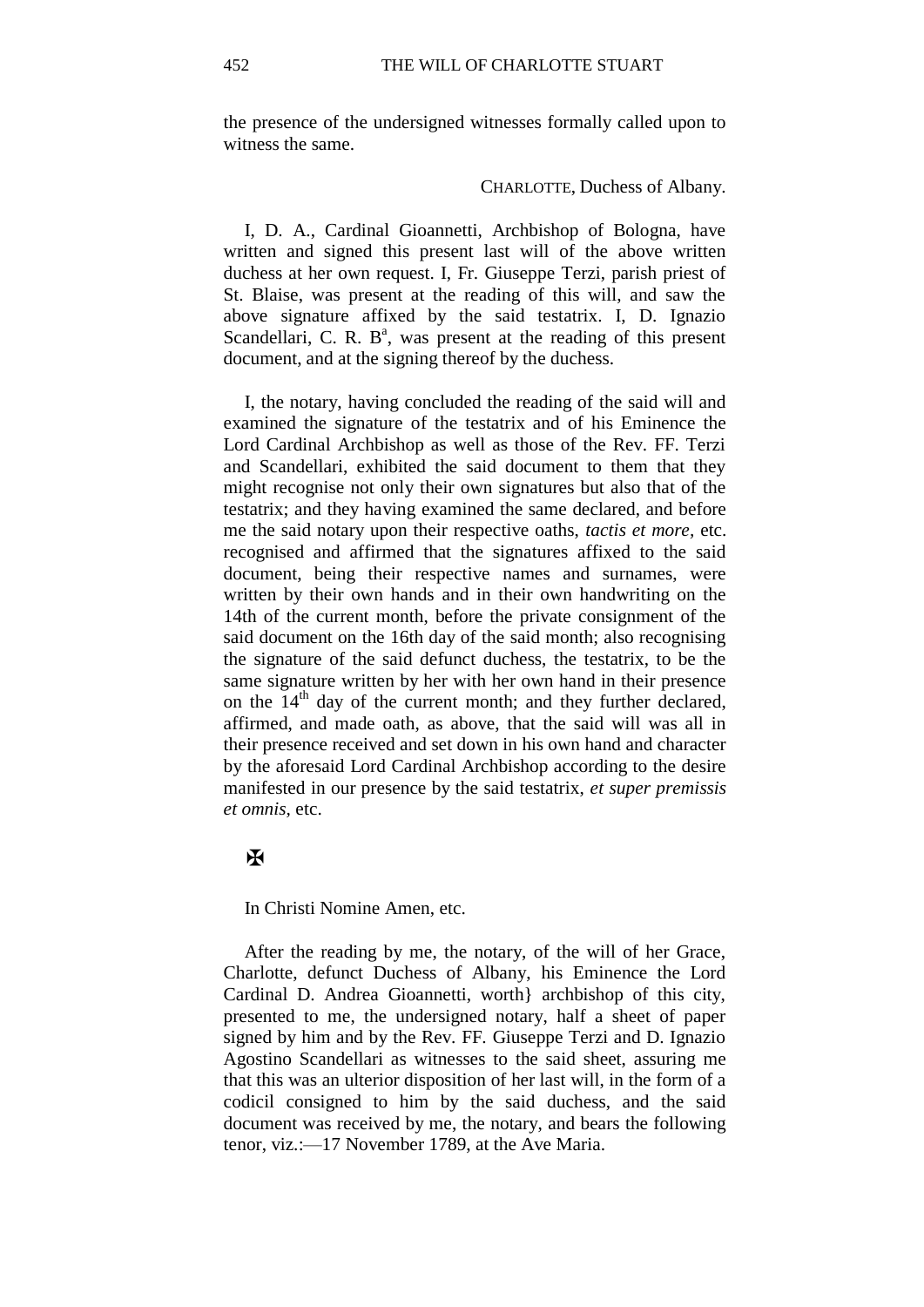'The third waiting-woman, Carolina Bidusi by name, two pieces of velvet and one of linen, and the same annual pension as the other two, being very sorry for having forgotten her, and recommending her to Y. R. H. A little clock to Mr. d'Azincourt. A small present to Monsignor Erskine, and one to the Cavaliere di Bernis.' So it is. D. A. Cardinal Gioannetti, Archbishop. I, Fra Giuseppe Terzi, parish priest of St. Blaise, was present as witness to the above written codicil. I, D. Ignazio Agos<sup>o</sup> Scandellari, C. R. of St. Paul, was present as witness to the above-written codicil. After this, the question being put by me, the notary, to the Rev. Father Maestro Giuseppe Terzi, parish priest of St. Blaise, whether it was within his knowledge that the said late duchess had made a codicil or schedule, he made answer upon his oath, laying his hand upon his heart, 'more sacerdotali,' before me, the said notary, etc., as follows: Yes, gentlemen, the said duchess this night, an hour before her death, being very ill but of sound mind, said that she had forgotten in her will to mention the third waiting-woman, named Carolina Bidusi, Monsieur d'Azincourt, Monsignor Charles Erskine, and the Cavaliere de Bernis, and therefore she requested the Lord Cardinal Archbishop to take down her intentions in writing, as a letter, to be afterwards delivered to the notary; and I was present when the said duchess, with her own lips, said that after her death there should be given to the said Carolina two pieces of velvet and one of linen, and the same annual pension as to the others; a clock to Monsieur d'Azincourt, and a small present to Monsignor Erskine and the Cavaliere de Bernis. And the said document was signed by me, under the signature of his Eminence, and is the same as that now shown me by the notary, and I recognise it as such. After this the said Father Maestro Terzi was dismissed by me, the notary, in presence of the witnesses undersigned, and I interrogated the Rev. Father Ignazio Agostino Scandellari, if it was within his knowledge that the late Duchess of Albany had, besides her will, made another codicil, or other additional disposition, and having taken the oath administered by me, the notary, laying his hand upon his heart, 'more sacerdotali,' he replied as follows: I am aware that this night at the twentyfourth hour, the duchess having come to her last hour, but being sound of mind and perfectly conscious, requested his Eminence, the Lord Cardinal Archbishop, to take down the following dispositions—To the third waitingwoman, Carolina Bidusi, two pieces of velvet, and one of linen, and the same annual pension as to the others. A clock to Monsieur d'Azincourt, and a small present to Monsignor Erskine, and to the Cavaliere de Bernis. The said dispositions were signed by his Eminence the Archbishop, by the parish priest of St. Blaise, and by me, as I recognise from the letter shown me by the notary, which is the same which I signed. This is all I can depose, having regard to the truth upon the oath taken by me as above. Quibus habitis, etc.